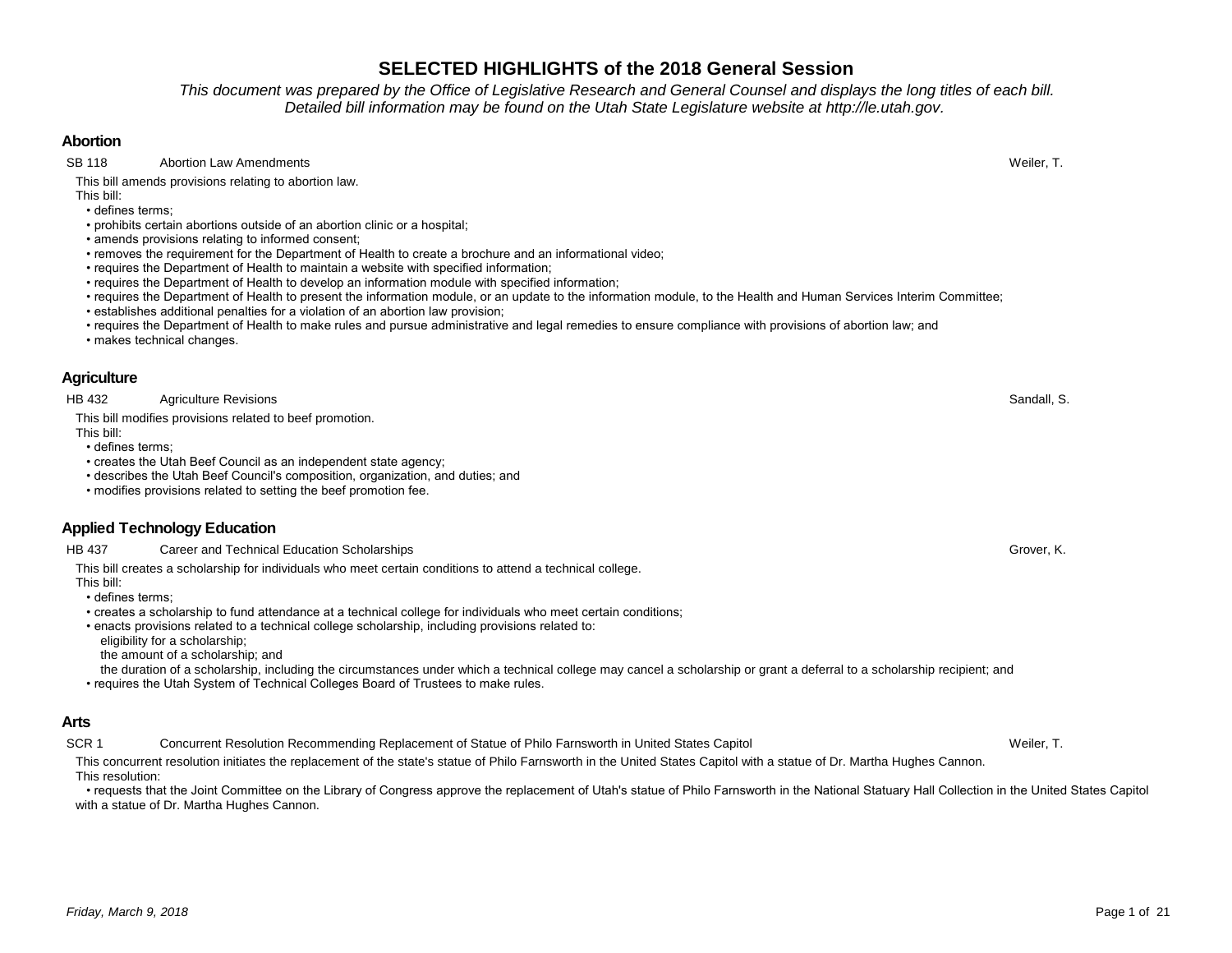*This document was prepared by the Office of Legislative Research and General Counsel and displays the long titles of each bill. Detailed bill information may be found on the Utah State Legislature website at http://le.utah.gov.* 

### **Business**

HB 30 Utah Antidiscrimination Act Amendments **Dunnigan, J.** Dunnigan, J. Dunnigan, J. Dunnigan, J. Dunnigan, J. Dunnigan, J. Dunnigan, J. Dunnigan, J. Dunnigan, J. Dunnigan, J. Dunnigan, J. Dunnigan, J. Dunnigan, J. Dunnig This bill amends the Utah Antidiscrimination Act and the Administrative Procedures Act.

This bill:

- removes a provision relating to the Utah Labor Commission Antidiscrimination and Labor Division (UALD) holding hearings upon receiving complaints;
- grants the UALD subpoena power during an investigation;
- permits the Career Service Review Office to request an investigation in certain circumstances;
- instructs the UALD to assign a mediator to offer mediation services between parties before an investigation begins;
- removes language instructing mediators to attempt a settlement between parties by conciliation and persuasion;
- requires notification to parties regarding the right to request an evidentiary hearing;
- excludes the issuance of a determination and order from the Utah Administrative Procedures Act;
- removes a provision requiring a finding before an investigation begins; and
- makes technical changes.

#### HB 45 Consumer Reporting Agency Fees Dunnigan, J.

This bill modifies and enacts provisions of the Consumer Credit Protection Act. This bill:

- modifies the manner in which a consumer requests a placement or removal of a security freeze;
- addresses a consumer reporting agency's duties related to placing a security freeze;
- prohibits a consumer reporting agency from charging a fee in connection with placing or removing a security freeze; and
- prohibits a consumer reporting agency from charging a fee to download or install a mobile application through which a person places or removes a security freeze.

# HB 196 Breastfeeding Protection Act Fawson, J.

This bill creates the Breastfeeding Protection Act and amends provisions related to public accommodations. This bill:

#### • defines terms;

- prohibits discrimination based on pregnancy in places of public accommodation;
- permits a woman to breastfeed in any place of public accommodation; and
- makes technical and conforming changes.

#### HB 241 Post-employment Restrictions Amendments **Schultz, M.** Schultz, M. Schultz, M. Schultz, M.

This bill modifies provisions of the Post-employment Restrictions Act.

This bill:

• defines terms;

• addresses the circumstances and conditions under which a post-employment restrictive covenant between a broadcasting company and a broadcasting employee is valid; and

• makes technical and conforming changes.

### HB 310 Professional Licensing Amendments **Schultz, M.** Schultz, M. Schultz, M. Schultz, M. Schultz, M. Schultz, M.

This bill modifies provisions of the Residence Lien Restriction and Lien Recovery Fund Act, the Building Inspector and Factory Built Housing Licensing Act, and other related provisions. This bill:

- modifies provisions related to the Residence Lien Restriction and Lien Recovery Fund Act, the Building Inspector and Factory Built Housing Licensing Act, and other related provisions;
- discontinues assessments to provide money for the continuing operation of the Residence Lien Recovery Fund;
- requires certain reporting requirements from the Division of Occupational and Professional Licensing to the Legislature regarding the Residence Lien Recovery Fund, including providing the Legislature with a recommendation of when provisions related to the fund should be repealed due to insufficient money in the fund to pay claims; and

• makes technical changes.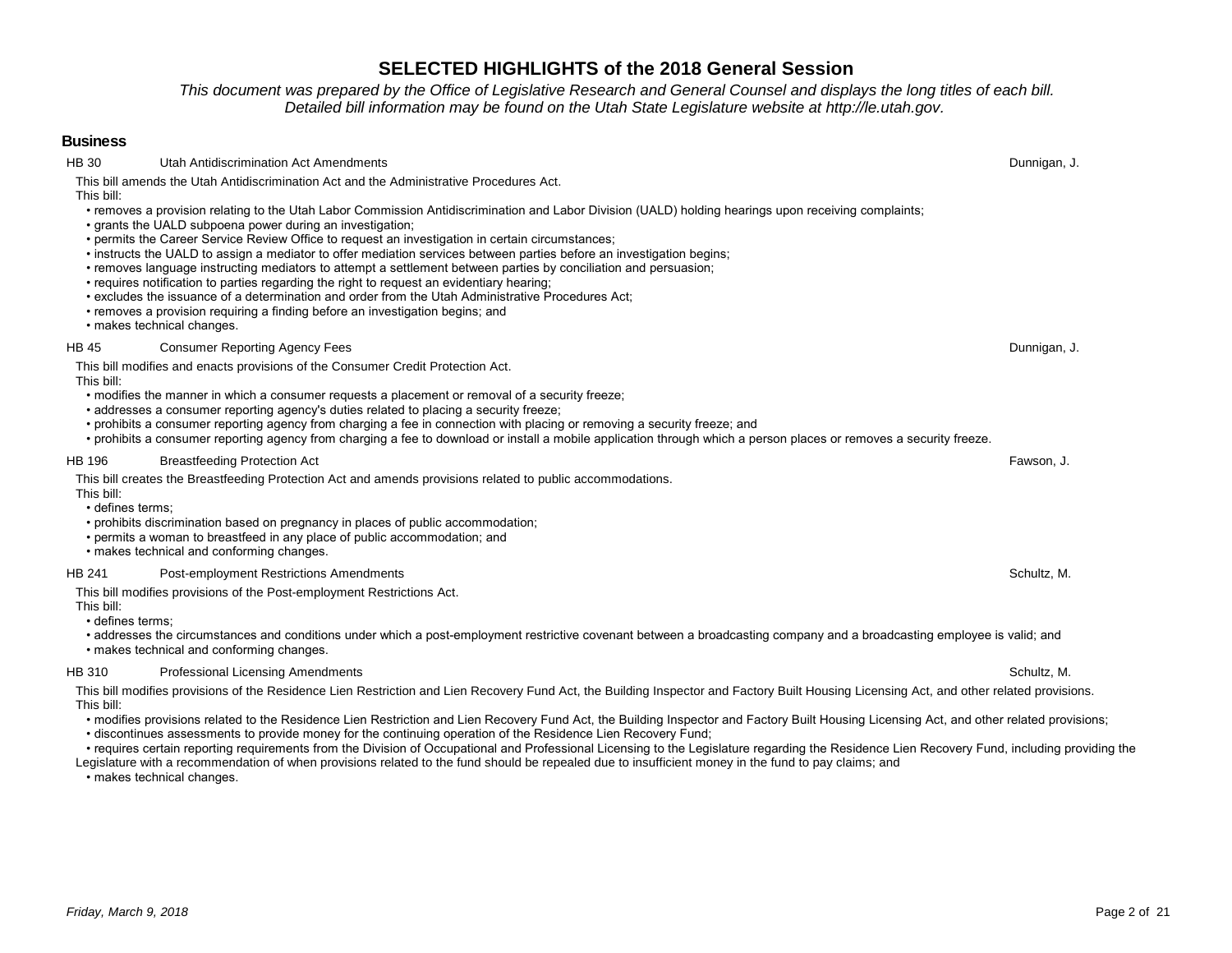*This document was prepared by the Office of Legislative Research and General Counsel and displays the long titles of each bill. Detailed bill information may be found on the Utah State Legislature website at http://le.utah.gov.* 

HB 369 Auto Dealership License Amendments Coleman, K.

This bill amends provisions related to the licensing of a new motor vehicle dealer.

This bill: • defines terms;

- creates a direct-sale manufacturer license;
- creates a direct-sale manufacturer salesperson license;
- permits a direct-sale manufacturer licensee to act as a dealer under certain conditions;
- permits a direct-sale manufacturer salesperson licensee to act as a salesperson for one direct-sale manufacturer under certain conditions;
- exempts a direct-sale manufacturer from the provisions of the New Automobile Franchise Act; and
- makes technical changes.

#### HB 457 Consumer Ticket Protection Amendments Wilson, B.

This bill enacts provisions related to consumer protection and event tickets.

This bill:

- enacts the Ticket Sales Act;
- defines terms;

 • provides that a person may not issue a ticket to an event by a method that substantially prevents the purchaser from reselling the ticket on the ticket website or by the method of the purchaser's choice;

• prohibits a person from treating an individual differently because the individual resold a ticket to an event or purchased a resold ticket to an event on a particular website or by a particular method; and

• addresses enforcement of the Ticket Sales Act.

### **Constitution**

HJR 18 Proposal to Amend Utah Constitution -- Special Sessions of the Legislature **Network of the Legislature** Wilson, B. This joint resolution of the Legislature proposes to amend the Utah Constitution to modify provisions relating to special sessions of the Legislature.

This resolution proposes to amend the Utah Constitution to:

- authorize the Legislature to convene a session of the Legislature, under specified circumstances;
- provide a process for the Legislature to convene a session;
- impose certain limitations on a session convened by the Legislature;
- make a related clarification for sessions convened by the Governor; and

• enact a provision providing options for the Governor to address a shortfall of revenues to defray ordinary expenses of the state, including calling the Legislature into session.

SJR 2 Proposal to Amend Utah Constitution - Property Tax Exemptions Hemmert, D. And The Music State Hemmert, D.

This joint resolution of the Legislature proposes to amend the Utah Constitution to modify a provision relating to property tax exemptions.

This resolution proposes to amend the Utah Constitution to:

• allow real property that the state or a local government entity leases from a private owner to be exempt from property tax, as provided by statute.

# **Controlled Substances**

HB 25 Cannabinoid Product Board Membership Amendments Daw, B.

This bill amends provisions related to the Cannabinoid Product Board.

This bill:

• amends the required composition of the Cannabinoid Product Board; and

• amends the duties of the Cannabinoid Product Board to include review of expanded cannabinoid products.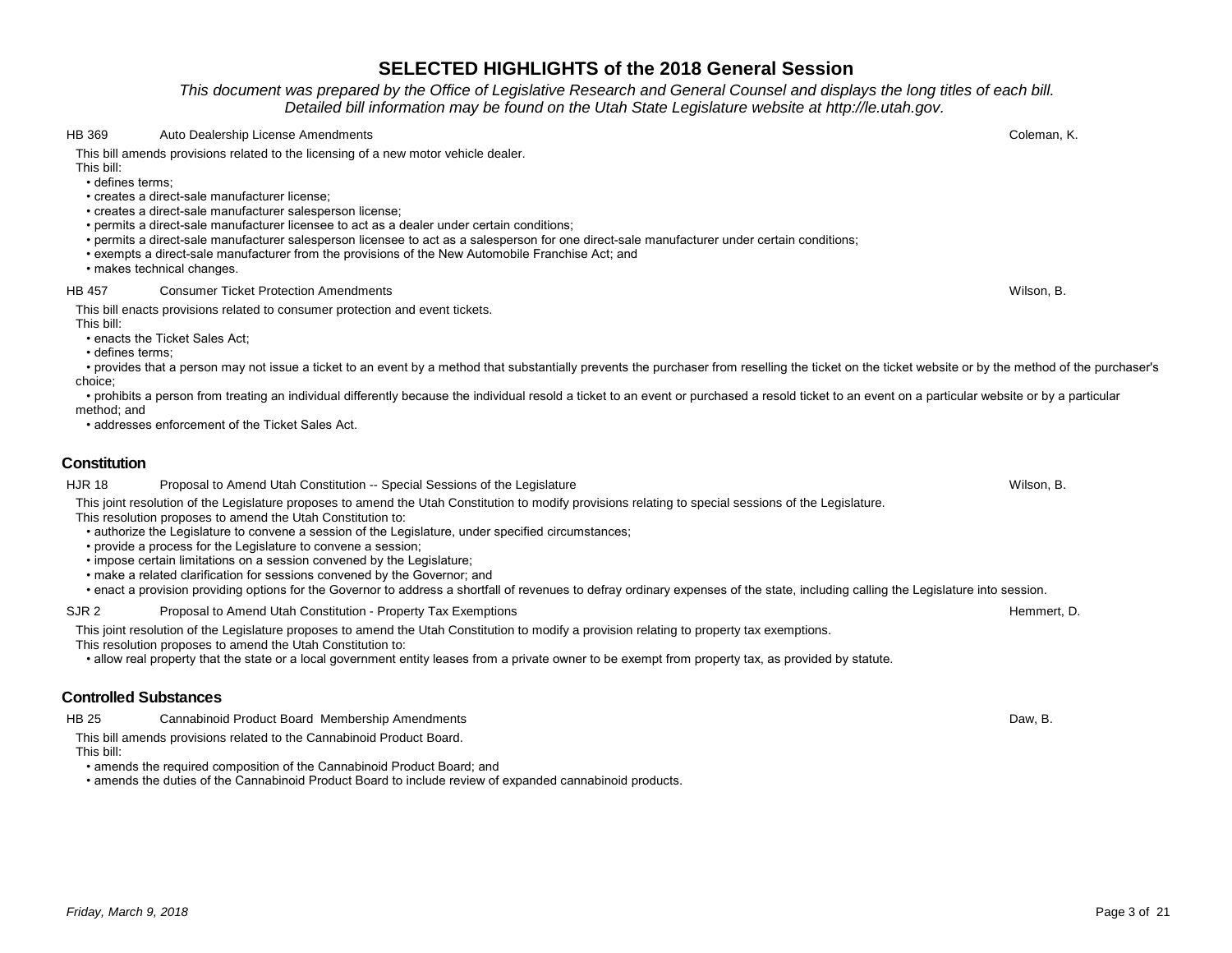### *This document was prepared by the Office of Legislative Research and General Counsel and displays the long titles of each bill. Detailed bill information may be found on the Utah State Legislature website at http://le.utah.gov.*

### HB 195 Medical Cannabis Policy Daw, B.

This bill creates a "right to try" cannabis-based treatment for terminally ill patients.

This bill:

• defines terms;

 • provides that an individual who possesses or uses cannabis in a medicinal dosage form in compliance with Title 58, Chapter 85, Utah Right to Try Act, is not subject to the penalties described in Title 58, Chapter 37, Utah Controlled Substances Act; and

• describes the procedure for a terminally ill patient to receive a recommendation for a cannabis-based treatment from the terminally ill patient's physician.

#### SB 130 Cannabidiol Product Act **Cannabidiol Product Act** Vickers, E.

This bill enacts and amends provisions related to cannabidiol products.

This bill:

• defines terms;

- authorizes the Department of Agriculture and Food to make rules regarding cannabidiol;
- authorizes the cultivation, production, and possession of hemp and the sale and use of cannabidiol products under certain circumstances;
- directs the Department of Agriculture and Food to issue licenses and enforce operating requirements;

 • grants the Department of Agriculture and Food, the Division of Occupational and Professional Licensing, the Department of Financial Institutions, and the Department of Health rulemaking authority;

- creates an exemption from sales and use tax for sales of cannabidiol products;
- imposes a special tax on the sale of cannabidiol products;
- creates the Cannabinoid Product Restricted Account;
- amends provisions related to driving with a measurable metabolite of cannabinoid medicine; and
- prohibits a court from discriminating against a parent in a child custody case based on the parent's legal use of a cannabidiol product.

### **Counties**

HB 224 County Government Change Election Amendments **Froedom County County County County Covernment** Change Election Amendments

This bill amends provisions related to the process to change a county's form of government. This bill:

- reorganizes and recodifies Title 17, Chapter 52, Changing Forms of County Government;
- combines sections with similar subject matter;
- defines terms;
- amends provisions related to the appointment of an appointment council;
- prohibits a person from initiating a process to change a county's form of government when a process to change the county's form of government is pending;
- allows certain counties to adopt an optional plan without creating a study committee;
- requires that registered voters who wish to initiate the process to change a county's form of government file a notice of intent to gather signatures;
- establishes a deadline by which the sponsors of a petition to create a study committee are required to file the petition;

 • requires only certain counties to comply with a provision that requires an optional plan to be approved by the county legislative body or subjected to a petition before the optional plan is submitted to the voters;

- requires a county clerk to post an optional plan on the county's website for a specified period of time before an election on the optional plan;
- provides that an optional plan is adopted if approved by a majority of voters that vote on the optional plan;
- provides for the appointment of a chair of a study committee;
- requires a study committee to submit a report to the county clerk;
- provides that if a study committee recommends that the form of a county's government not change, the process to change the county's form of government is concluded;
- establishes a deadline after which an optional plan may not be repealed without initiating a new process to change the county's form of government;
- provides a grandfather provision for counties that have initiated the process to change the county's form of government as of the effective date of this bill;
- requires a county that operates under a form of government that is not authorized by statute to change the county's form of government;
- establishes repeal dates for provisions that will become obsolete;
- removes obsolete and superfluous provisions; and
- makes technical and conforming changes.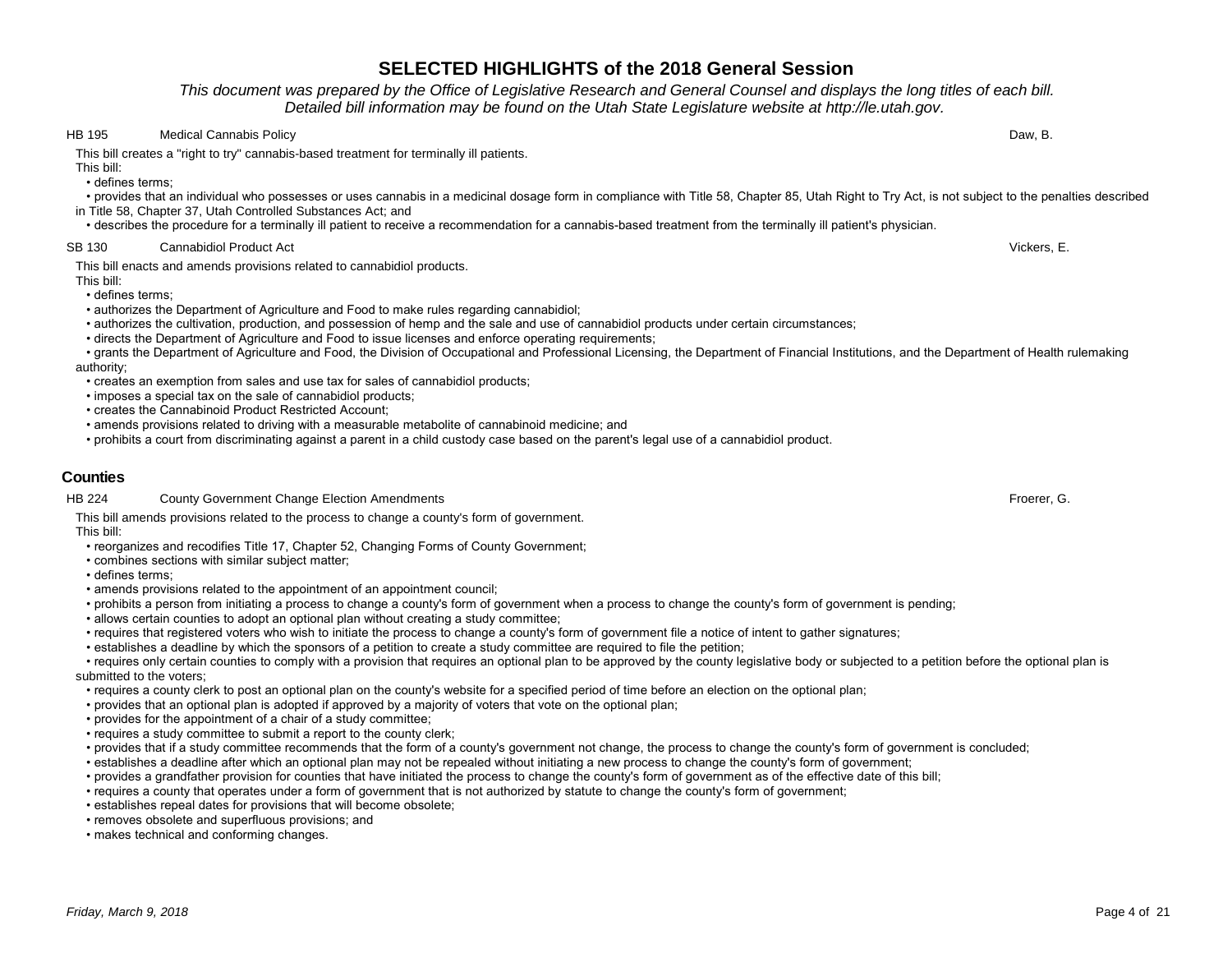*This document was prepared by the Office of Legislative Research and General Counsel and displays the long titles of each bill. Detailed bill information may be found on the Utah State Legislature website at http://le.utah.gov.* 

### **Declaration of Rights - Const. Art. I**

HB 116 Student Civil Liberties Protection Act Coleman, K. Coleman, K. Coleman, K.

This bill creates the Student Civil Liberties Protection Act.

This bill:

- upon the commissioner of higher education's recommendation, permits the State Board of Regents to hire legal staff;
- requires a state institution of higher education to initiate rulemaking proceedings for a policy under certain circumstances;
- requires each state institution of higher education to:
	- review each current policy for direct effects on the civil liberties of students; and
	- repeal or initiate rulemaking proceedings for each policy that directly affects a student's civil liberty;

 • permits a student at a state institution of higher education to submit a complaint about a school policy to the State Board of Regents or to the Utah System of Technical Colleges Board of Trustees;

- requires the State Board of Regents and the Utah System of Technical Colleges Board of Trustees to:
- establish a complaint process; and
- report annually to the Administrative Rules Review Committee;
- amends the Utah Administrative Rulemaking Act; and
- makes technical and conforming changes.

SCR 3 Concurrent Resolution on the Importance of Civil Liberties for Students Concurrent Resolution on the Importance of Civil Liberties for Students Concurrent Resolution on the Importance of Civil Liberties for Students

This concurrent resolution of the Legislature and the Governor encourages state institutions of higher education to defend the civil liberties of students and create an avenue by which a student may appeal a school policy.

This resolution:

- recognizes some rights as inalienable:
- emphasizes the protection of many inalienable rights in the United States Constitution and the Utah Constitution;
- recognizes the unique role of institutions of higher education;
- recognizes state institutions of higher education as government actors;
- encourages state institutions of higher education to defend the civil liberties of students through policies that reflect constitutional protections; and
- recommends that state institutions of higher education create avenues by which students may appeal a policy.

# **Domestic Violence**

SB 27 Relationship Violence and Offenses Amendments Weiler, T. and States and States Amendments Weiler, T.

This bill modifies provisions related to domestic violence, dating violence, and stalking. This bill:

- modifies definition of "crime victim" as it relates to dating violence;
- addresses violation of specified protective orders;
- modifies definitions;
- amends provisions for forms of petitions and protective orders;
- addresses duties of law enforcement officers;
- addresses when and how a court may act ex parte;
- modifies provisions related to mutual protective orders or stalking injunctions;
- amends continuing duty to inform court of other proceedings;
- addresses dismissal or expiration of protective orders; and
- makes technical changes.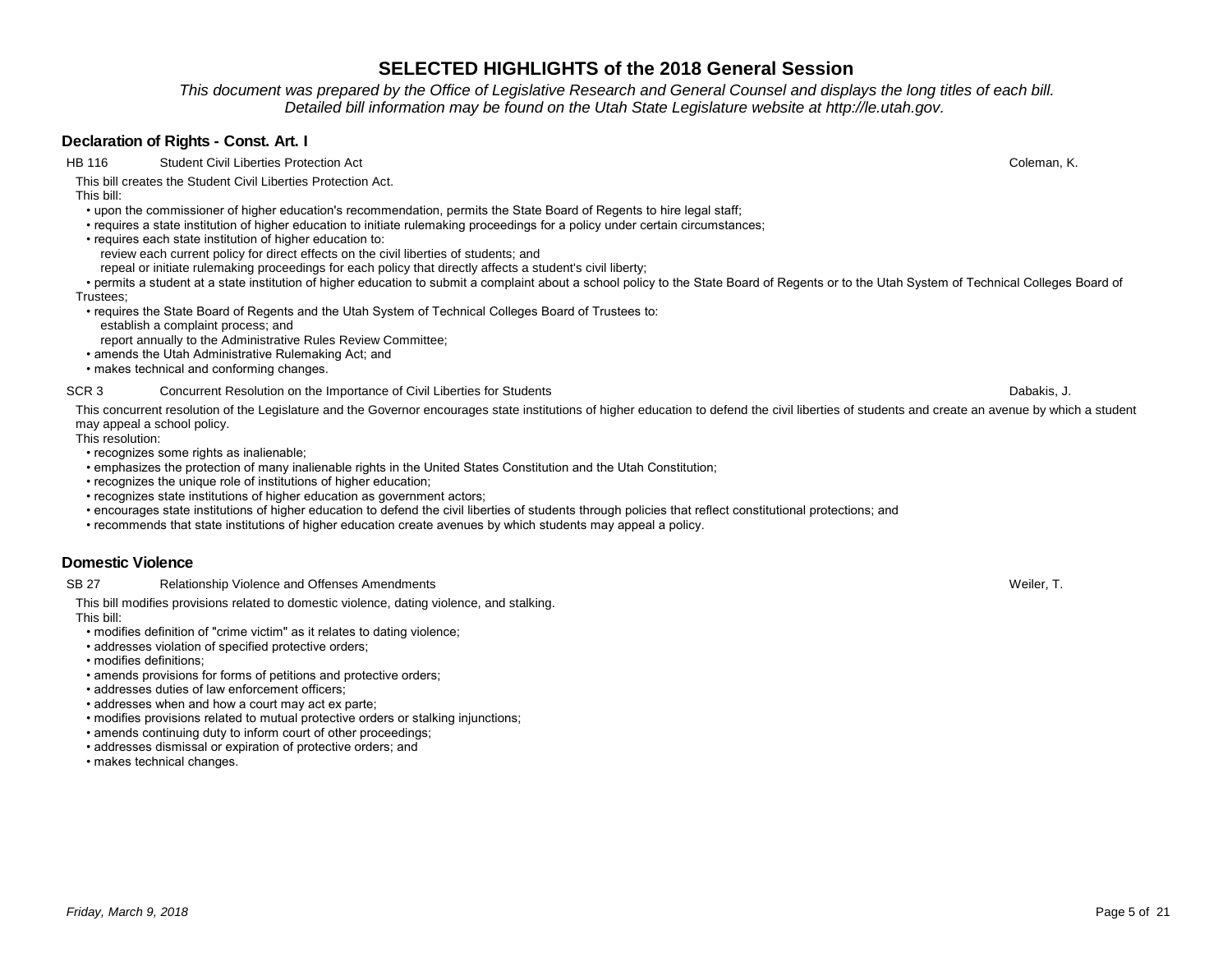*This document was prepared by the Office of Legislative Research and General Counsel and displays the long titles of each bill. Detailed bill information may be found on the Utah State Legislature website at http://le.utah.gov.* 

### **Economic Development**

SB 146 Technology Summit Incentives **Anderegg, J.** Anderegg, J.

This bill modifies provisions related to the Industrial Assistance Account.

This bill:

- modifies the allowable distribution of money from the Industrial Assistance Account;
- requires the Governor's Office of Economic Development to annually report on the grants provided through the Industrial Assistance Account;
- allows some nonprofit organizations engaged in publicizing, developing, and promoting the high tech sector to qualify for a grant from the Industrial Assistance Account;
- provides a sunset date; and
- makes technical changes.

#### SB 239 Utah Science Technology and Research Initiative Amendments Hemmert, D. Sales Hemmert, D.

This bill modifies provisions of the Utah Science Technology and Research Governing Authority (USTAR) Act and other related provisions.

This bill: • defines terms;

- modifies provisions that require USTAR to provide ongoing funding for certain researchers at the University of Utah and Utah State University;
- modifies reporting requirements related to researchers that receive state funding;
- requires USTAR to transfer ownership of:
- a certain research building located on the campus of the University of Utah to the university; and
- a certain research building located on the campus of Utah State University to the university;
- creates a new restricted account;
- amends provisions related to the Governor's Office of Economic Development's Technology Commercialization and Innovation Program; and
- makes technical changes.

### **Education**

#### HB 491 Election Law Changes Edwards, R.

This bill modifies the Election Code to establish procedures for submitting a nonbinding opinion question to the voters of Utah. This bill:

- defines terms;
- establishes procedures for submitting a nonbinding opinion question to the voters of Utah;
- describes the duties of the lieutenant governor and county clerks in submitting the opinion question to the voters;
- establishes procedures for the ballot form, voter information pamphlet, public notice, manner of voting, and canvass of returns in relation to the nonbinding opinion question; and • provides a repealer.

#### HJR 20 Joint Resolution Submitting a Question to Voters **Edwards, R.** And The State of Texas and The State of Texas and The Edwards, R.

This joint resolution directs the lieutenant governor to present an opinion question to the legal voters of the state to determine whether the voters support an increase in motor and special fuel tax rates for public education and local roads.

This resolution:

 • pursuant to Title 36, Chapter 16b, Nonbinding Statewide Public Opinion Questions, directs the lieutenant governor to present an opinion question to the legal voters of the state to determine whether the voters support an increase in the motor and special fuel tax rates by an equivalent of 10 cents per gallon for public education and local roads; and

• directs the lieutenant governor to submit the opinion question on the ballot for the 2018 regular general election.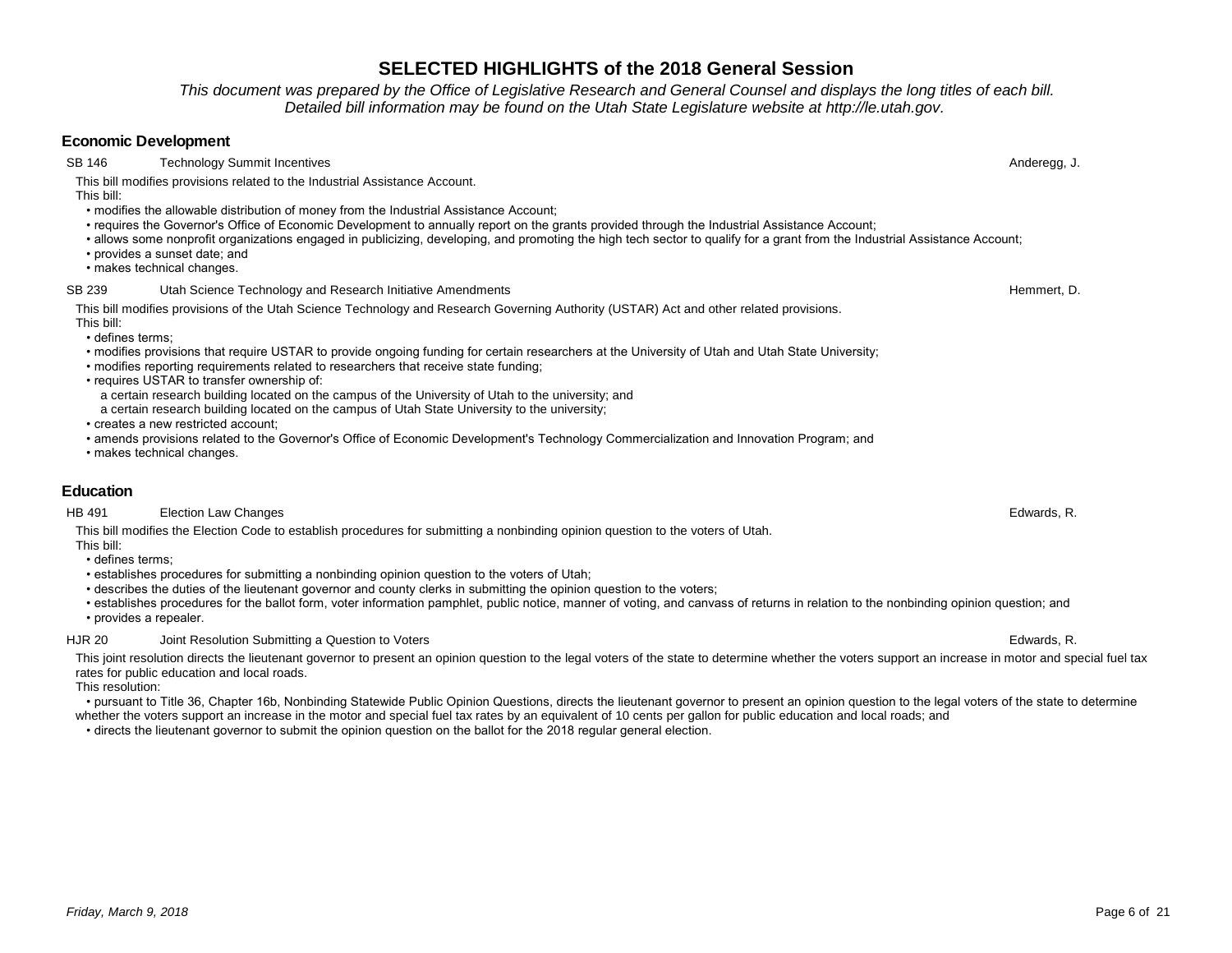# *Friday, March 9, 2018* Page 7 of 21

# **SELECTED HIGHLIGHTS of the 2018 General Session**

*This document was prepared by the Office of Legislative Research and General Counsel and displays the long titles of each bill. Detailed bill information may be found on the Utah State Legislature website at http://le.utah.gov.* 

### **Elections**

HB 35 Municipal Alternate Voting Methods Pilot Project Roberts, M. And The State Roberts, M. And The State Roberts, M.

This bill creates a pilot project to permit a municipality to conduct nonpartisan races using instant runoff voting.

This bill: • defines terms;

- establishes a pilot project for a municipality to conduct certain nonpartisan municipal races by instant runoff voting;
- establishes a process for a municipality to opt in to the pilot project;
- establishes requirements and procedures for conducting an election under the pilot program, including the completion of ballots, the counting of votes, recount provisions, resolving a tie, and canvassing;
- provides a sunset date for the pilot project; and
- makes technical and conforming changes.

### HB 218 Modifications to Election Law Chavez-Houck, R.

This bill amends provisions of the Election Code.

- This bill:
- amends definitions;
- provides that an otherwise eligible voter may register to vote, and vote, by casting a provisional ballot on election day or during the early voting period;
- amends provisions relating to voter registration deadlines and the information provided to applicants for voter registration;
- changes the deadline for filing an absentee ballot application and for casting an absentee ballot in person;
- amends provisions for removing a voter from the absentee ballot list;
- requires the lieutenant governor to report to the Government Operations Interim Committee regarding implementation of the provisions of this bill;
- simplifies the process by which an individual may register to vote when the individual applies for or renews the individual's driver license or state identification card;
- allows an individual to register as an absentee voter when the individual applies for or renews the individual's driver license or state identification card;
- allows any individual to request that the individual's voter registration record be classified as a private record;
- allows certain information in a driver license or state identification card application form to be used for voter registration purposes;
- amends provisions relating to the process by which a voter may request that the voter's voter registration record be classified as a private record;
- requires a county clerk to send certain information to an individual who registers to vote;
- provides certain requirements for conducting an election by absentee ballot;
- requires a county that conducts on election by absentee ballot to provide a certain number of polling places on the date of an election; and
- makes technical and conforming changes.

# **Energy**

HB 422 Natural Gas Infrastructure Amendments Noel, M.

This bill enacts provisions relating to natural gas infrastructure.

This bill:

- modifies provisions relating to requests for approval of an energy utility's resource decision;
- includes a project for rural gas infrastructure development as a resource decision that a gas corporation may request approval of from the Public Service Commission;
- provides requirements related to a request for approval of rural gas infrastructure development; and
- authorizes the Public Service Commission to spread rural gas infrastructure development costs to the larger customer base and to approve the inclusion of rural gas infrastructure development costs within a gas corporation's base rates under certain circumstances.

SB 141 Electric Energy Amendments **Bramble, C.** Electric Energy Amendments **Bramble, C.** Electric Energy Amendments

This bill modifies provisions relating to electric energy.

This bill:

- modifies the periods during which installation of a residential photovoltaic energy system qualifies for a specified tax credit;
- modifies a provision relating to a corporate income tax credit for the installation of a residential energy system; and
- provides for the repeal of provisions relating to net metering of electricity.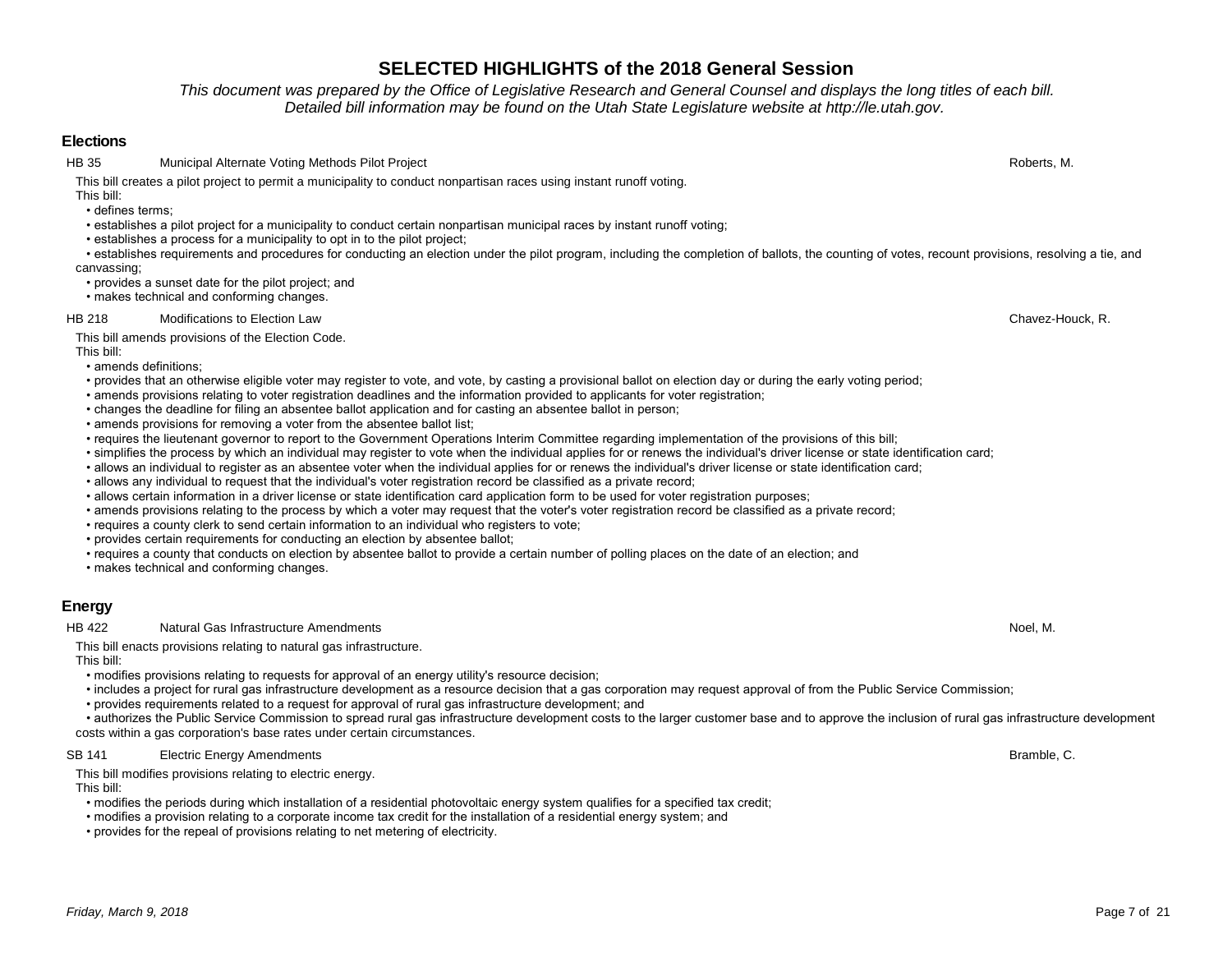*This document was prepared by the Office of Legislative Research and General Counsel and displays the long titles of each bill. Detailed bill information may be found on the Utah State Legislature website at http://le.utah.gov.* 

| <b>Government Purchasing</b>                   |                                                                                                                                                                                                                                                                                                                                                                                                                                                                                                                                                                                                                                                                                                                                                                                                                                                                                                                                                                                                 |               |
|------------------------------------------------|-------------------------------------------------------------------------------------------------------------------------------------------------------------------------------------------------------------------------------------------------------------------------------------------------------------------------------------------------------------------------------------------------------------------------------------------------------------------------------------------------------------------------------------------------------------------------------------------------------------------------------------------------------------------------------------------------------------------------------------------------------------------------------------------------------------------------------------------------------------------------------------------------------------------------------------------------------------------------------------------------|---------------|
| SB 139                                         | Public-Private Partnership Amendments                                                                                                                                                                                                                                                                                                                                                                                                                                                                                                                                                                                                                                                                                                                                                                                                                                                                                                                                                           | Harper, W.    |
| This bill:                                     | This bill modifies and enacts provisions relating to public-private partnerships.<br>• provides a process for a person to submit to a procurement unit an unsolicited proposal for a public-private partnership, including:<br>requirements for an unsolicited proposal;<br>a process for considering and evaluating unsolicited proposals; and<br>limitations on a procurement unit's awarding a contract pursuant to an unsolicited proposal; and<br>• makes technical and conforming changes.                                                                                                                                                                                                                                                                                                                                                                                                                                                                                                |               |
| Health                                         |                                                                                                                                                                                                                                                                                                                                                                                                                                                                                                                                                                                                                                                                                                                                                                                                                                                                                                                                                                                                 |               |
| <b>HB 19</b><br>This bill:<br>· defines terms; | Health Insurance Right to Shop Amendments<br>This bill amends provisions regarding the development of a program to reward enrollees for selecting high-quality and low-cost health care providers.<br>• amends the inducements provisions of the Insurance Code;<br>• permits a health insurer to develop and implement a savings reward program for enrollees; and<br>• requires the Public Employees' Benefit and Insurance Program to implement a savings reward program.                                                                                                                                                                                                                                                                                                                                                                                                                                                                                                                    | Thurston, N.  |
| <b>HB 472</b><br>This bill:                    | <b>Medicaid Expansion Revisions</b><br>This bill amends the state Medicaid program to permit an expansion of Medicaid eligibility under certain conditions.<br>• requires the Department of Health to submit a waiver request to the federal government by January 1, 2019, to:<br>provide Medicaid benefits to eligible individuals who are below 95% of the federal poverty level;<br>offer services to Medicaid enrollees through the Medicaid managed care organizations;<br>obtain maximum federal financial participation for the new Medicaid enrollees;<br>require certain qualified adults to meet a work activity requirement; and<br>obtain options for flexibility on enrollment;<br>• makes changes to the inpatient hospital assessment;<br>• creates a new Medicaid expansion hospital assessment;<br>· amends the sunset date for the inpatient hospital assessment and creates a sunset date for the Medicaid expansion hospital assessment; and<br>· makes technical changes. | Spendlove, R. |
| <b>SB 181</b><br>This bill:                    | Infertility Insurance Coverage Pilot Program<br>This bill amends provisions of the Public Employees' Benefit and Insurance Program Act.<br>• requires the Public Employees' Health Plan to create a 3-year pilot program to cover a portion of the cost of using an assisted reproductive technology; and<br>• creates a sunset date for the provisions of this bill.                                                                                                                                                                                                                                                                                                                                                                                                                                                                                                                                                                                                                           | Escamilla, L. |
| SB 184<br>This bill:                           | <b>Pharmacist Dispensing Authority Amendments</b><br>This bill permits a pharmacist to dispense a self-administered hormonal contraceptive under a standing prescription drug order.<br>• authorizes the use of a standing prescription drug order issued by a physician to dispense a self-administered hormonal contraceptive to a patient who is 18 years old or older;<br>• creates standards and procedures that a pharmacist must follow when prescribing a self-administered hormonal contraceptive;                                                                                                                                                                                                                                                                                                                                                                                                                                                                                     | Weiler, T.    |

• limits liability for physicians who issue a standing prescription drug order for a self-administered hormonal contraceptive; and

• specifies that the prescribing or dispensing of a self-administered hormonal contraceptive by a pharmacist is not unprofessional or unlawful conduct.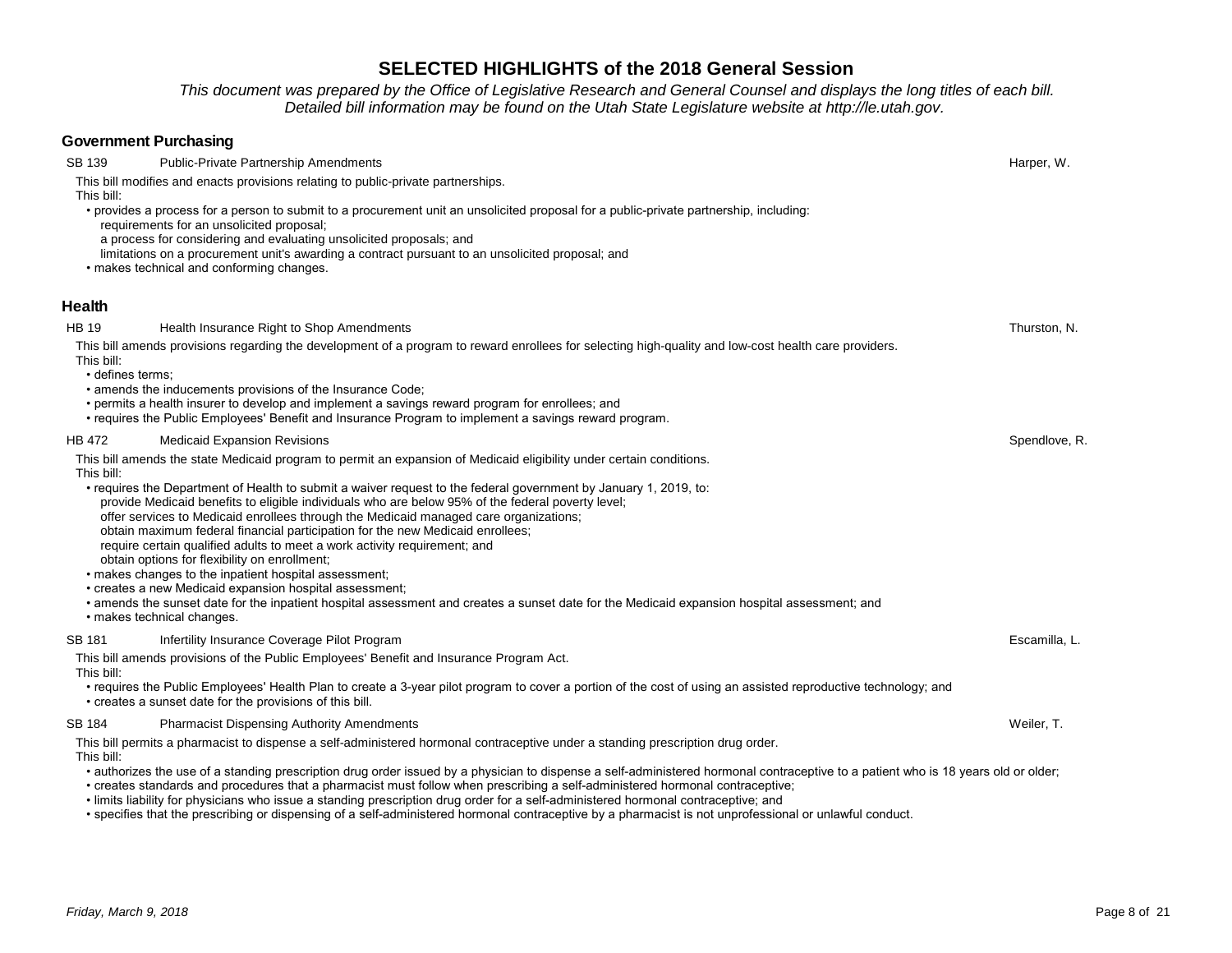### *This document was prepared by the Office of Legislative Research and General Counsel and displays the long titles of each bill. Detailed bill information may be found on the Utah State Legislature website at http://le.utah.gov.*

#### SB 208 Pharmacy Benefits Manager or Coordinator Amendments **Pharmacy Benefits Wickers, E.** Wickers, E.

### This bill amends the Pharmacy Practice Act.

This bill:

• defines terms;

 • requires a pharmacy service entity that uses direct or indirect remuneration to report certain information to pharmacies or the pharmacies' pharmacy services administration organization; and • prohibits a pharmacy benefits manager or coordinator from preventing a pharmacist from disclosing cost information to a patient.

### SB 223 Utah Health Care Malpractice Act Amendments Hemmert, D. Sales Hemmert, D. Hemmert, D.

This bill amends provisions of the Utah Health Care Malpractice Act. This bill:

- requires a health care provider that signs an affidavit of merit to provide certain information to the Division of Occupational and Professional Licensing;
- requires the Division of Occupational and Professional Licensing to request and compile certain information related to a request for a medical liability pre-litigation panel review;
- amends the elements of a nonplaintiff cause of action; and

• makes technical changes.

#### SCR 4 Concurrent Resolution on Deaths from Opioid-induced Postoperative Respiratory Depression Van Tassell, K.

This concurrent resolution of the Legislature and the Governor recognizes the devastating effects of the sudden death of Utah residents from opioid-induced postoperative respiratory depression, urges further study of this issue, and encourages physicians to prescribe in-home monitoring devices where appropriate for patients who are discharged with opioids after surgery. This resolution:

• recognizes the effects of sudden death from opioid-induced postoperative respiratory depression;

- urges the Department of Health, hospitals, practitioners, and academics to further study this issue; and
- encourages physicians to prescribe in-home monitoring devices where appropriate for patients who are discharged with opioids after surgery.

### **Higher Education**

#### HB 300 Higher Education Modifications **Example 2018** Hotel and the state of the state of the state of the state of the state of the state of the state of the state of the state of the state of the state of the state of the

This bill amends provisions related to higher education.

This bill:

- defines terms, including defining the term "UTech" to mean the Utah System of Technical Colleges;
- permits the governor to remove, for cause, certain members of:

the State Board of Regents;

the Utah System of Technical Colleges Board of Trustees;

an institution of higher education board of trustees; and

a technical college board of directors;

• amends provisions related to the role of a technical college board of directors in relation to a technical college president;

- amends the membership of a technical college board of directors;
- creates a term limit for a member of a technical college board of directors;
- provides that the State Board of Regents may make policies regarding tuition waivers;
- enacts provisions related to the Higher Education Strategic Planning Commission, including: creating the commission;

describing the membership of the commission; and

enacting powers and duties of the commission; and

• makes technical and conforming changes.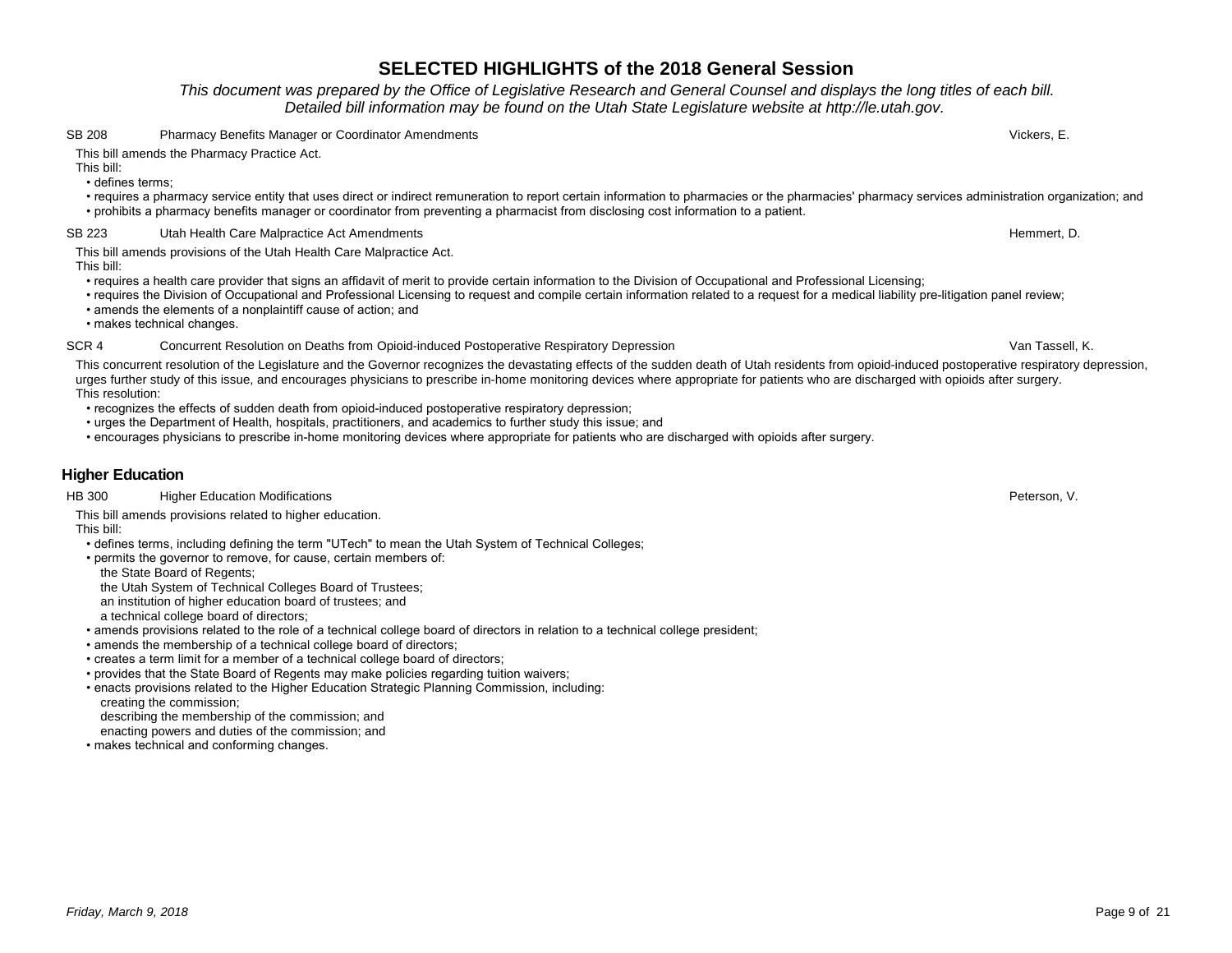*This document was prepared by the Office of Legislative Research and General Counsel and displays the long titles of each bill. Detailed bill information may be found on the Utah State Legislature website at http://le.utah.gov.* 

### **Homeless Persons**

HB 462 Homeless Services Amendments **Eliason, S.** Eliason, S. Eliason, S. Eliason, S. Eliason, S. Eliason, S.

This bill amends provisions related to the Housing and Community Development Division.

This bill: • defines terms;

• amends provisions related to how money in the Olene Walker Housing Loan Fund may be used;

- amends provisions related to how money in the Homeless to Housing Reform Restricted Account may be used;
- amends reporting requirements of the Housing and Community Development Division; and

• makes technical changes.

#### SB 235 Homeless Shelter Funding Amendments **Example 2018** 2018, G. American Shelter Funding Amendments Davis, G.

This bill creates the Homeless Shelter Cities Mitigation Restricted Account and authorizes the use of the restricted account's funds. This bill:

• allows redevelopment agencies to transfer funds to a county or municipality under certain circumstances;

• modifies the membership of the Homeless Coordinating Committee;

• defines terms;

 • creates an application process for certain municipalities with homeless shelters to obtain Homeless Shelter Cities Mitigation Restricted Account funds to employ and equip additional personnel to provide public safety services;

 • creates a grant program with funds from the Homeless Shelter Cities Mitigation Restricted Account for a municipality with a homeless shelter to pay for programs to mitigate the impact of the homeless shelter and for the Department of Public Safety to employ additional personnel to provide public safety;

- requires the State Tax Commission to deposit a percentage of a county's or municipality's local option sales and use tax revenue into the Homeless Shelter Cities Mitigation Restricted Account;
- directs the Department of Workforce Services on how to disburse funds from the Homeless Shelter Cities Mitigation Restricted Account; and

• makes technical changes.

### **Human Services**

| HB 14                              | Substance Abuse Treatment Facility Patient Brokering                                                                                                                                                                                                                                                                                                                       | Hutchings, E. |
|------------------------------------|----------------------------------------------------------------------------------------------------------------------------------------------------------------------------------------------------------------------------------------------------------------------------------------------------------------------------------------------------------------------------|---------------|
| This bill:<br>• defines terms: and | This bill makes remuneration for the referral of an individual for substance use disorder treatment an unlawful act.<br>• makes remuneration for the referral of an individual for substance use disorder treatment a third degree felony;<br>• specifies permissible exceptions;<br>• makes technical changes.                                                            |               |
| HB 343                             | Youth and Child Welfare Amendments                                                                                                                                                                                                                                                                                                                                         | Brooks, W.    |
| This bill:                         | This bill amends provisions relating to the welfare of children and minors.<br>• amends and defines terms;<br>• amends the definition of sexual abuse:<br>• amends provisions related to runaway children;<br>• requires a court or the Division of Child and Family Services to take into consideration a child's wishes for placement; and<br>• makes technical changes. |               |
| HB 468                             | Residential Vocational and Life Skills Program Amendments                                                                                                                                                                                                                                                                                                                  | Ray, P.       |
| This bill:<br>• defines terms:     | This bill creates a registration process for a residential, vocational and life skills program.<br>• creates a registration process within the Department of Commerce for a residential, vocational and life skills program;<br>• regulates the operations of a residential, vocational and life skills program; and                                                       |               |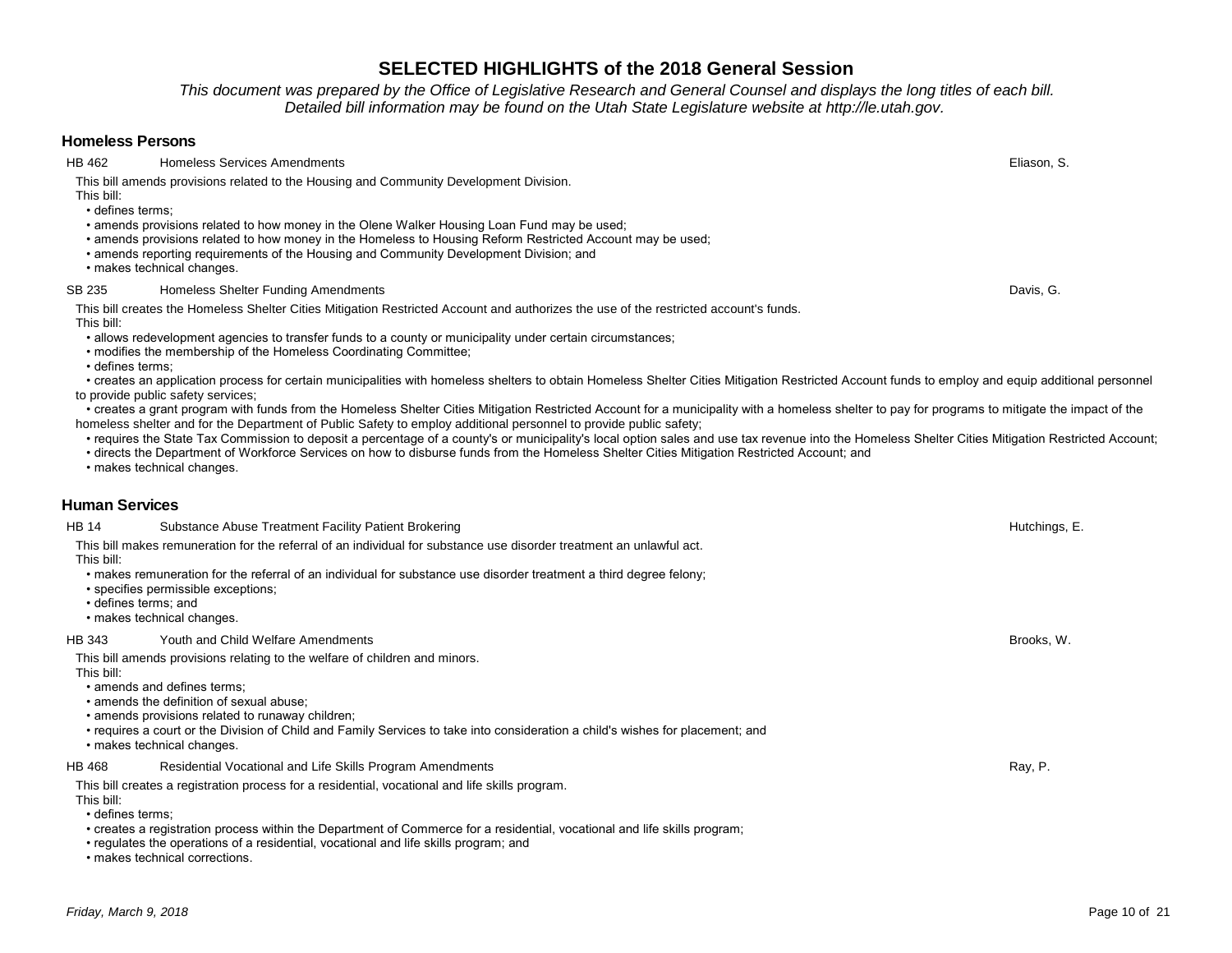*This document was prepared by the Office of Legislative Research and General Counsel and displays the long titles of each bill. Detailed bill information may be found on the Utah State Legislature website at http://le.utah.gov.* 

| SB 222                      | <b>Toxicology Amendments</b>                                                                                                                                                                                                                                                                                                                                                                                                                                                                                                                                                                                                                    | Davis, G.    |
|-----------------------------|-------------------------------------------------------------------------------------------------------------------------------------------------------------------------------------------------------------------------------------------------------------------------------------------------------------------------------------------------------------------------------------------------------------------------------------------------------------------------------------------------------------------------------------------------------------------------------------------------------------------------------------------------|--------------|
| This bill:                  | This bill makes remuneration for the referral of an individual for substance use disorder treatment an unlawful act.                                                                                                                                                                                                                                                                                                                                                                                                                                                                                                                            |              |
|                             | • makes remuneration for the referral of an individual, including an individual's clinical sample, for substance use disorder treatment a third degree felony;<br>• specifies permissible exceptions; and<br>• coordinates with H.B. 14, Substance Abuse Treatment Facility Patient Brokering.                                                                                                                                                                                                                                                                                                                                                  |              |
| Judiciary                   |                                                                                                                                                                                                                                                                                                                                                                                                                                                                                                                                                                                                                                                 |              |
| <b>HB 43</b>                | <b>Blood Testing Amendments</b>                                                                                                                                                                                                                                                                                                                                                                                                                                                                                                                                                                                                                 | Hall, C.     |
| This bill:                  | This bill addresses provisions related to testing for law enforcement purposes.                                                                                                                                                                                                                                                                                                                                                                                                                                                                                                                                                                 |              |
|                             | • outlines the circumstances under which a peace officer may obtain a blood draw; and<br>• makes technical changes.                                                                                                                                                                                                                                                                                                                                                                                                                                                                                                                             |              |
| HB 132                      | Juvenile Justice Modifications                                                                                                                                                                                                                                                                                                                                                                                                                                                                                                                                                                                                                  | Snow, V.L.   |
| This bill:                  | This bill addresses treatment of minors who commit offenses or truancy.<br>• expands the uses of appropriations for the Enhancement for At-Risk Students Program;<br>. modifies provisions related to responses to school-based behavior;<br>• clarifies when a prosecutor may file a petition or review a referral;<br>• addresses adjudication of jurisdiction by juvenile court, including addressing suspended custody orders;<br>• addresses the inquiry a prosecutor shall conduct before filing a petition;<br>· addresses victim related issues;<br>• creates a sunset review for certain provisions; and<br>• makes technical changes. |              |
| <b>SB 187</b><br>This bill: | <b>Parent Time Amendments</b><br>This bill addresses parent time.<br>• outlines remedies for noncompliance with a parent-time order; and<br>• makes technical and conforming changes.                                                                                                                                                                                                                                                                                                                                                                                                                                                           | Escamilla, L |
| <b>Land Use</b>             |                                                                                                                                                                                                                                                                                                                                                                                                                                                                                                                                                                                                                                                 |              |
| <b>HB 372</b>               | Point of the Mountain State Land Authority                                                                                                                                                                                                                                                                                                                                                                                                                                                                                                                                                                                                      | Snow. V. L.  |
| This bill:                  | This bill enacts provisions relating to the development of state land in the point of the mountain area.                                                                                                                                                                                                                                                                                                                                                                                                                                                                                                                                        |              |

- creates the Point of the Mountain State Land Authority and provides for its purposes, authority, duties, and governance;
- requires the authority to plan, manage, and implement the development of point of the mountain state land;
- provides for the membership, authority, and responsibilities of a board to conduct the business and affairs of the authority;
- requires the authority to adopt a budget and imposes reporting and audit requirements; and
- provides for authority dissolution.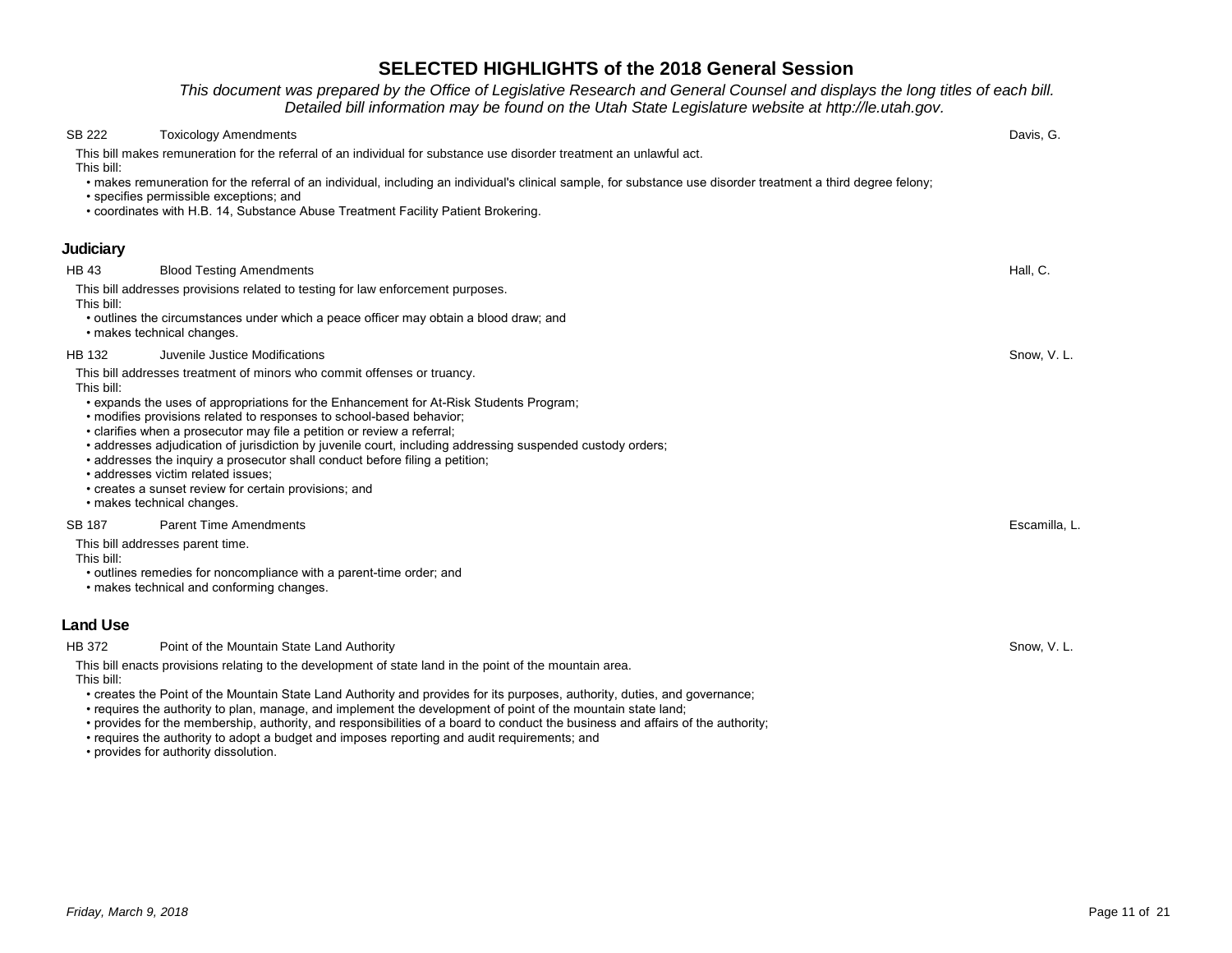*This document was prepared by the Office of Legislative Research and General Counsel and displays the long titles of each bill. Detailed bill information may be found on the Utah State Legislature website at http://le.utah.gov.* 

### SB 234 Utah Inland Port Authority Stevenson, J.

This bill enacts and modifies provisions related to the Utah Inland Port Authority. This bill:

- creates the Utah Inland Port Authority;
- establishes the duties, responsibilities, and powers of the Utah Inland Port Authority;
- establishes a board to govern the port authority and provides for the board membership, terms, and responsibilities, and provides limits on board members;
- requires the port authority board to hire an executive director, and provides limits on the executive director;
- defines land that is under the jurisdiction of the port authority;
- authorizes the port authority to work to establish an inland port and a foreign trade zone;
- authorizes the port authority to adopt a project area plan and budget and to issue bonds;
- authorizes the port authority to receive tax differential funds;
- requires the port authority to prepare and adopt a budget and provides a process for preparing, adopting, and amending a budget; and
- requires the port authority to comply with certain audit and reporting requirements.

### **Law Enforcement and Criminal Justice**

HB 13 Public Safety Peer Counseling Provisions **Perry, L.** Perry, L. Perry, L. Perry, L. Perry, L. Perry, L. Perry, L.

#### This bill creates provisions for peer support and counseling services within public safety agencies.

This bill: • defines terms;

- provides for the creation of teams to provide peer support and counseling services within public safety agencies;
- requires that members of the peer support team receive training in accordance with POST guidelines for law enforcement officers, the State Fire Marshal's Office for firefighters, and the Health Department for all other first responders; and
- prohibits the release of information obtained through peer counseling except in specified circumstances.

#### HB 248 Compensatory Service in Lieu of Fine Amendments **Company** Service in Lieu of Fine Amendments King, Brian S.

This bill allows a defendant the option of performing compensatory service in lieu of a fine for a conviction of an infraction or misdemeanor.

- This bill:
- defines "compensatory service";
- requires that a court provide a person convicted of an infraction, class B, or class C misdemeanor with the option to perform compensatory service in lieu of paying a fine; and • sets reporting requirements.

#### HB 269 Identity Theft Paraphernalia Provisions Arent, P. Arent, P. Arent, P. Arent, P. Arent, P. Arent, P.

This bill amends provisions of the Utah Criminal Code relating to forgery and identity fraud.

- This bill:
- defines terms;
- modifies the elements of a financial transaction card offense;
- increases the penalty for unlawful possession of the financial transaction card information of a certain number of individuals;
- increases the penalty for unlawful possession of the identifying documents of a certain number of individuals; and
- makes technical changes.

#### SB 57 Police Service Animal Amendments **Internal Amendments** Internal American Control of the Service Animal Amendments **Iwamoto, J.** Iwamoto, J.

This bill provides penalties for injuring or killing a police animal.

- This bill:
- makes it a second degree felony to intentionally or knowingly cause death to a police service canine; and
- makes it a third degree felony to intentionally or knowingly injure a police service canine.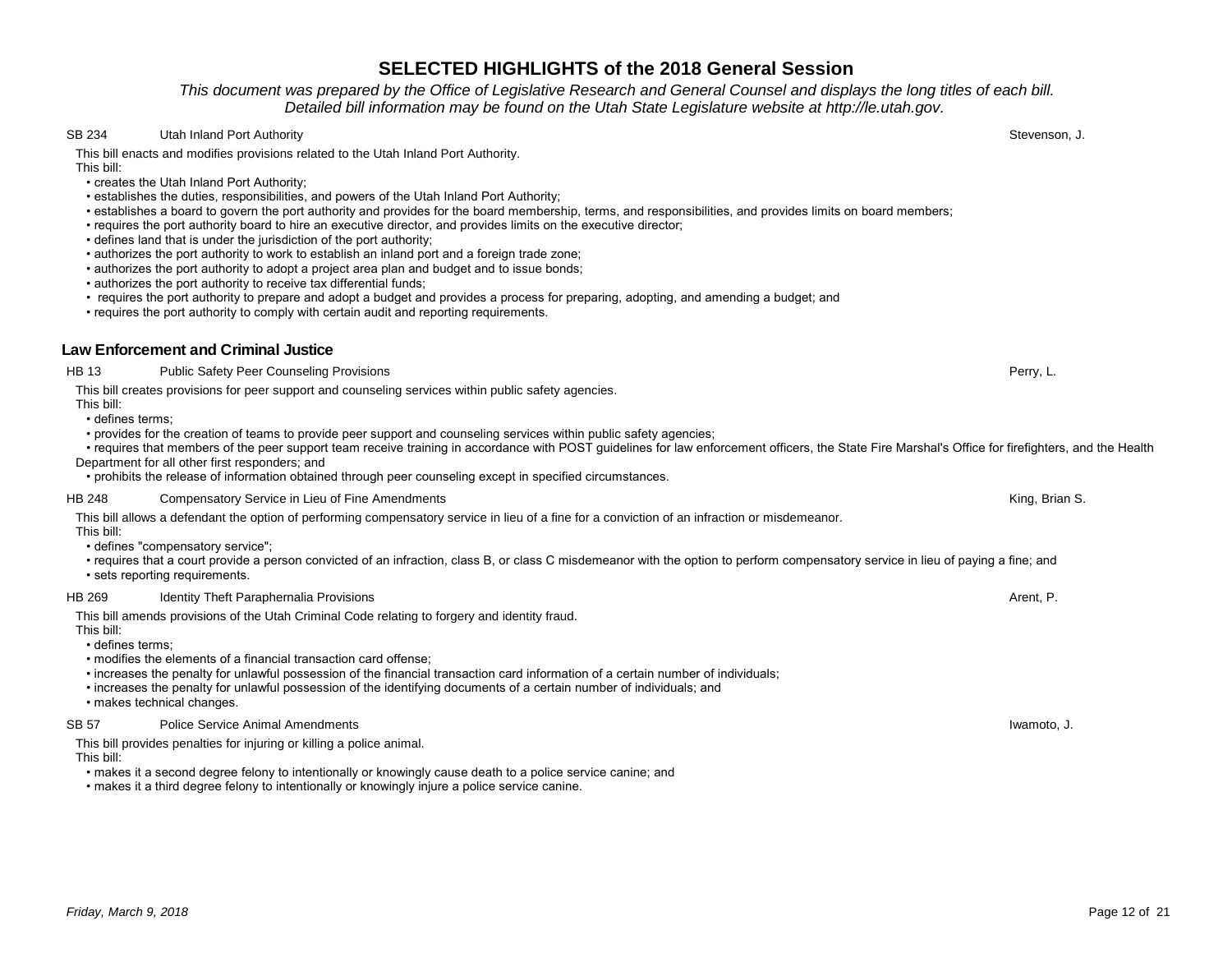*This document was prepared by the Office of Legislative Research and General Counsel and displays the long titles of each bill. Detailed bill information may be found on the Utah State Legislature website at http://le.utah.gov.* 

| SB 143           | <b>Employment Background Checks</b>                                                                                                                                                                                                                                                                                                                                                                                                                                                                                                       | Harper, W.   |
|------------------|-------------------------------------------------------------------------------------------------------------------------------------------------------------------------------------------------------------------------------------------------------------------------------------------------------------------------------------------------------------------------------------------------------------------------------------------------------------------------------------------------------------------------------------------|--------------|
| This bill:       | This bill provides certain state agencies with the authority to require background checks for employees, contractors, and volunteers.                                                                                                                                                                                                                                                                                                                                                                                                     |              |
|                  | • provides the following entities with the authority to conduct local, regional, and national background checks for employees, contractors, appointees, and volunteers, as applicable:<br>Department of Environmental Quality;<br>Department of Financial Institutions;<br>Department of Health;<br>Department of Human Resource Management;<br>Department of Workforce Services;<br>Division of Purchasing;<br>governor's office;<br>State Auditor;<br>State Tax Commission; and                                                         |              |
|                  | Utah Science Technology and Research Governing Authority;<br>• requires the Bureau of Criminal Identification to provide agencies with the results of the background checks; and<br>• makes technical and conforming changes.                                                                                                                                                                                                                                                                                                             |              |
|                  | <b>Legislative Affairs</b>                                                                                                                                                                                                                                                                                                                                                                                                                                                                                                                |              |
| <b>HJR 14</b>    | Joint Rules Resolution Regarding Legislative Review Notes                                                                                                                                                                                                                                                                                                                                                                                                                                                                                 | McCay, D.    |
| This resolution: | This rules resolution removes provisions relating to legislative review notes.<br>• removes provisions that require placement of a legislative review note on legislation.                                                                                                                                                                                                                                                                                                                                                                |              |
| SB 171           | Intervention Amendments                                                                                                                                                                                                                                                                                                                                                                                                                                                                                                                   | Adams, J. S. |
| This bill:       | This bill provides the circumstances as to when the Legislature may intervene in litigation.                                                                                                                                                                                                                                                                                                                                                                                                                                              |              |
|                  | • provides that the Legislature may intervene as a matter of right in litigation under certain circumstances;<br>• addresses federal cases;<br>• requires the attorney general to provide notice to the legislative general counsel; and<br>• makes technical changes.                                                                                                                                                                                                                                                                    |              |
|                  | <b>Natural Resources</b>                                                                                                                                                                                                                                                                                                                                                                                                                                                                                                                  |              |
| HB 101           | Air Quality Emissions Testing Amendments                                                                                                                                                                                                                                                                                                                                                                                                                                                                                                  | Arent, P.    |
| This bill:       | This bill amends requirements for emissions testing of motor vehicles.<br>• amends exemptions to emissions testing;<br>• creates a pilot program requiring certain counties to require emissions inspections for certain diesel-powered motor vehicles;<br>• requires a county participating in the program to present a report;<br>• requires the Division of Air Quality to provide an estimate of pollution emitted based on the failure rate of diesel-powered motor vehicles in the pilot program; and<br>· makes technical changes. |              |
| <b>HB 216</b>    | Jordan River Recreation Area                                                                                                                                                                                                                                                                                                                                                                                                                                                                                                              | Winder, M.   |
| This bill:       | This bill deals with an area along the Jordan River.<br>• defines terms; and<br>• authorizes the Division of Forestry, Fire, and State Lands, in consultation with the Jordan River Commission and other entities, to expend money as appropriations allow on projects around the<br>Jordan River under certain conditions.                                                                                                                                                                                                               |              |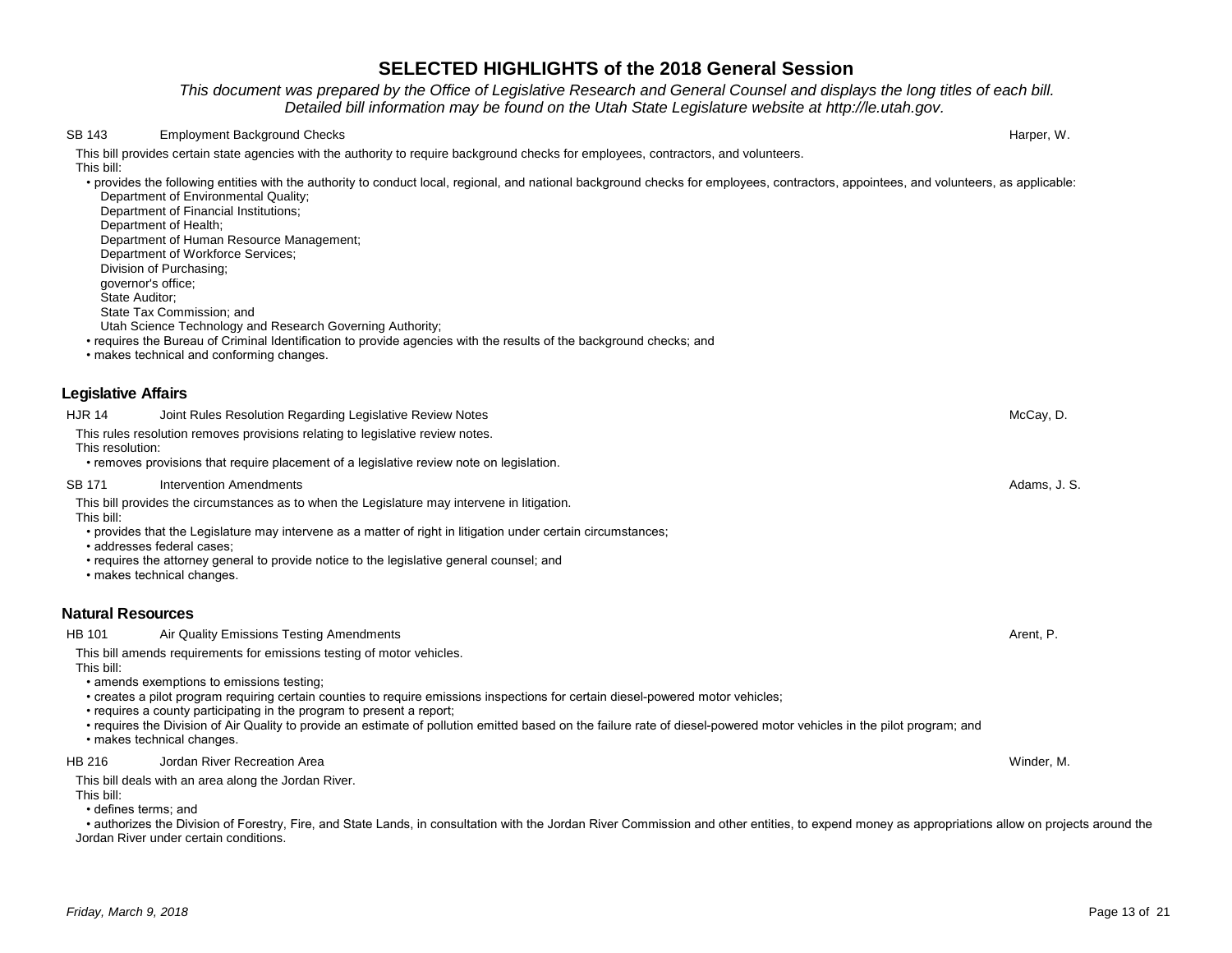*This document was prepared by the Office of Legislative Research and General Counsel and displays the long titles of each bill. Detailed bill information may be found on the Utah State Legislature website at http://le.utah.gov.* 

### HB 272 Utah Lake Amendments **McKell, M. 2006** Utah Lake Amendments McKell, M. 2007 Utah Lake Amendments McKell, M

This bill enacts provisions dealing with restoring Utah Lake.

This bill:

- contains legislative findings on the condition of Utah Lake;
- authorizes the Division of Forestry, Fire, and State Lands to dispose of state land in exchange for the execution of a project for the comprehensive restoration of Utah Lake; and
- provides for land transferred to a private party to become subject to applicable land use provisions of state law.

# **Political Subdivisions (Local Issues)**

HB 38 Fireworks Restrictions **Fireworks Restrictions** of the control of the control of the control of the control of the control of the control of the control of the control of the control of the control of the control of

This bill amends provisions related to the permissible discharge of fireworks. This bill:

- amends and clarifies the dates on which a person may legally discharge fireworks;
- increases the criminal fine for discharging fireworks outside of permitted dates and times;
- clarifies when a municipality may prohibit a person from discharging fireworks;
- increases the areas within which a municipality or the state forester may prohibit the discharge of fireworks;
- in certain situations, requires local governments and the state forester to create and provide maps identifying areas in which fireworks are prohibited due to hazardous environmental conditions;
- requires retailers that sell fireworks to display:

 maps a county provides indicating areas within the county in which fireworks are prohibited due to hazardous environmental conditions; and signs regarding permissible discharge dates and times and certain criminal penalties;

- prohibits the state forester from limiting or restricting the discharge of fireworks within municipal boundaries;
- imposes civil liability when certain fireworks discharge causes a fire; and
- makes technical and conforming changes.

### HB 168 Political Subdivision Lien Authority **National Subdivision Lien Authority** Webb, R. C.

This bill addresses provisions related to political subdivision lien authority.

This bill:

- defines terms;
- clarifies certain existing grants of political subdivision lien authority to ensure that each grant provides an identifiable effective date, notice mechanism, and enforcement mechanism;
- imposes limits on political subdivision liens;
- provides that certain political subdivision liens are invalid against a subsequent bona fide purchaser if the lien is not recorded or if certain notice is not provided before the purchase;
- prohibits a county treasurer from including an item on the property tax notice unless the item's inclusion is expressly authorized in statute;
- amends the items that a county treasurer is required to include on a property tax notice;
- addresses the priority status of a political subdivision lien listed on the property tax notice;
- allows a tax sale for delinquencies of any item that is statutorily authorized to be included on the property tax notice;
- amends Title 59, Chapter 2, Part 13, Collection of Taxes, to address items listed on the property tax notice; and
- makes technical and conforming changes.

### SB 28 Local Government and Limited Purpose Entity Registry **Henderson, D.** And The State of the State of the State of the State of the State of the Henderson, D.

This bill provides for the creation of a registry of local government and limited purpose entities. This bill:

- defines terms;
- requires local government entities and limited purpose entities to register with the lieutenant governor;
- requires the lieutenant governor to:
- create a registry of local government entities and limited purpose entities;
- establish registration and renewal fees to create, administer, and maintain the registry; and

send certain notices regarding compliance with registry requirements;

• allows the state auditor to:

 withhold certain state funds and property tax disbursements if an entity does not comply with registry requirements; and prohibit access to certain money if an entity does not comply with registry requirements;

- increases the state auditor's enforcement authority; and
- makes technical and conforming changes.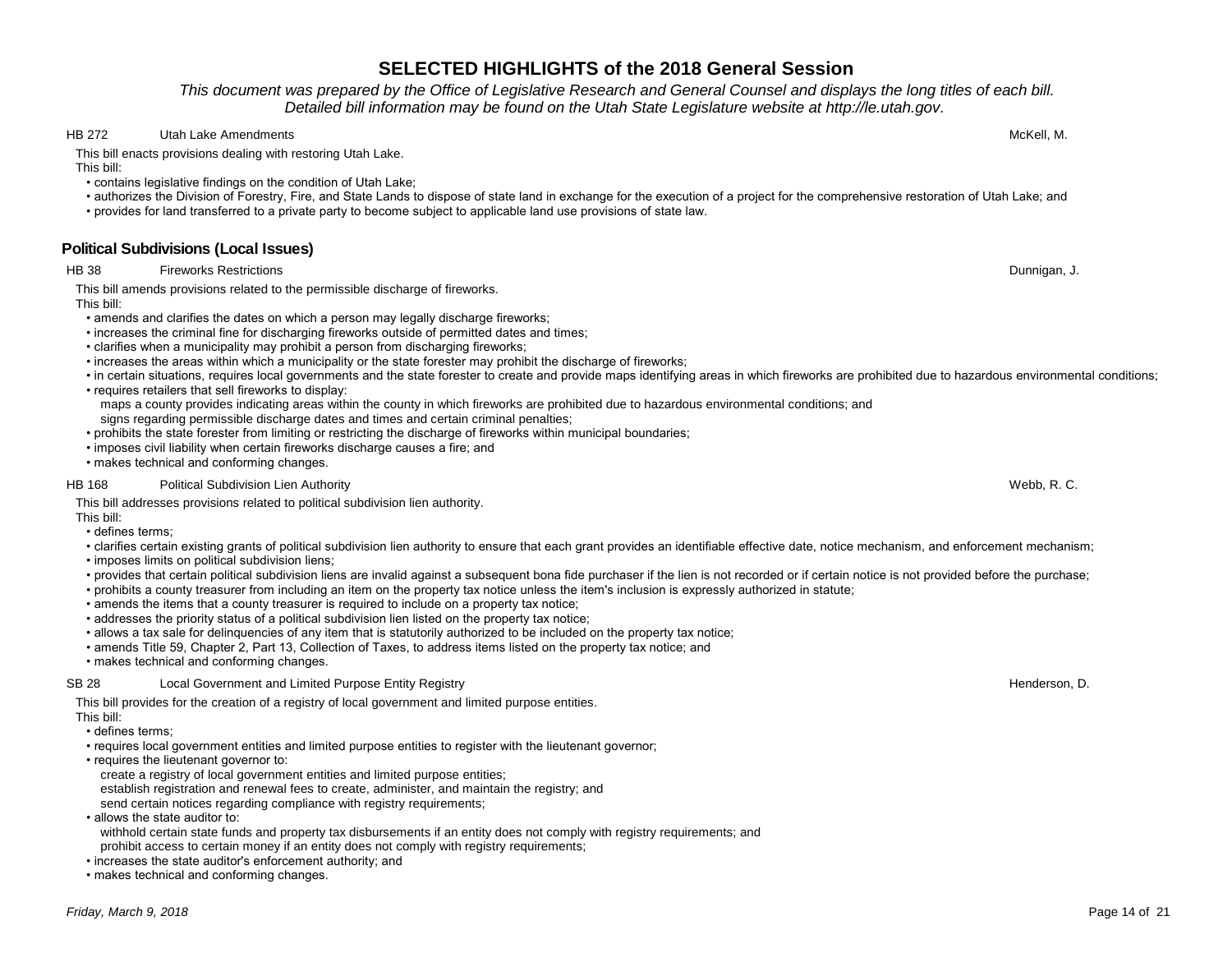*This document was prepared by the Office of Legislative Research and General Counsel and displays the long titles of each bill. Detailed bill information may be found on the Utah State Legislature website at http://le.utah.gov.* 

#### SB 38 Local Elected Officer Amendments **Thatcher, D.** SB 38 Local Elected Officer Amendments **Thatcher**, D.

This bill establishes a process to remove a county elected officer from office for mental incapacity.

This bill: • defines terms;

- establishes a process to remove a county elected officer from office for mental incapacity;
- provides that the provisions of this bill apply only to a county, with at least five members on the county legislative body, that opts into the provisions of this bill;
- requires a county to determine whether the county elected officer has the mental capacity to fulfill the essential functions of the applicable office, with or without reasonable accommodations;
- establishes a process for:
- a voluntary mental capacity evaluation; or
- if the county elected officer refuses to undergo a voluntary mental capacity evaluation, a court order to undergo the evaluation;
- provides certain exceptions to the Open and Public Meetings Act;

 • permits the county legislative body to remove a county elected officer from office if the qualified medical professional who conducts the mental capacity evaluation determines that the county elected officer lacks the mental capacity to fulfill the essential functions of the applicable office, with or without reasonable accommodations;

- requires the county legislative body to provide reasonable accommodations under certain circumstances; and
- provides for the award of court costs, attorney fees, and sanctions under certain circumstances.

### **Public Education**

#### HB 10 Public Education Recodification - State System **Peterson, V. And The Contract Contract Contract Contract Contract Contract Contract Contract Peterson, V.**

This bill reorganizes and renumbers certain provisions of the public education code related to statewide administration of the public education system. This bill:

- reorganizes and renumbers certain provisions of the public education code related to statewide administration of the public education system;
- defines terms;
- enacts provisions related to public education for organizational purposes;
- reenacts provisions related to public education for organizational purposes;
- repeals provisions related to public education for organizational purposes; and
- makes technical and conforming changes.

#### HB 11 Public Education Recodification - Funding Peterson, V. Peterson, V. Peterson, V. Peterson, V. Peterson, V

This bill reorganizes and renumbers certain provisions of the public education code related to public education system funding. This bill:

- reorganizes and renumbers certain provisions of the public education code related to public education system funding;
- defines terms;
- enacts provisions related to public education for organizational purposes;
- reenacts provisions related to public education for organizational purposes;
- repeals provisions related to public education for organizational purposes; and
- makes technical and conforming changes.

#### HB 46 Educator Licensing Modifications Peterson, V.

This bill modifies the public education code regarding educator licensing. This bill:

- authorizes the State Board of Education to implement an educator licensing system;
- repeals sections of code regarding educator licensing that are obsolete under the new educator licensing system;
- modifies provisions of existing code sections that are related to the previous educator licensing system, including endorsements and letters of authorization;
- repeals the requirement that a district superintendent hold a license;
- modifies provisions related to youth suicide prevention training for employees;
- repeals the Compact for Interstate Qualification of Educational Personnel; and
- makes technical corrections and conforming changes.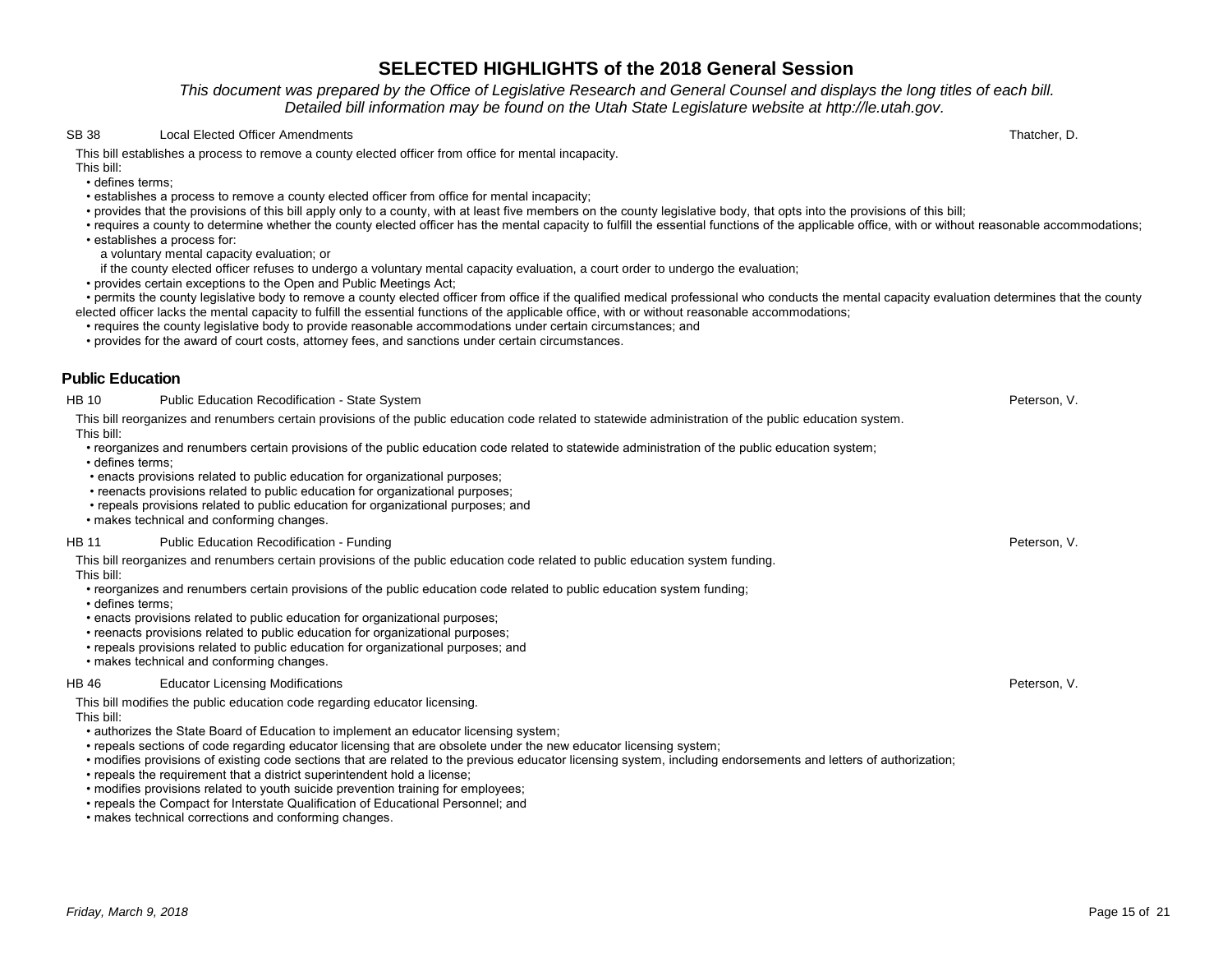*This document was prepared by the Office of Legislative Research and General Counsel and displays the long titles of each bill. Detailed bill information may be found on the Utah State Legislature website at http://le.utah.gov.* 

| HB 233     | <b>Teacher Salary Supplement Revisions</b>                                                                                                                                                                                                                                                                                                                                                                                                                                                                                                                                                                                                                                                                                                                                                                                                                                                           | Potter, V.  |
|------------|------------------------------------------------------------------------------------------------------------------------------------------------------------------------------------------------------------------------------------------------------------------------------------------------------------------------------------------------------------------------------------------------------------------------------------------------------------------------------------------------------------------------------------------------------------------------------------------------------------------------------------------------------------------------------------------------------------------------------------------------------------------------------------------------------------------------------------------------------------------------------------------------------|-------------|
| This bill: | This bill amends provisions of the Teacher Salary Supplement Program.<br>• removes the teacher salary supplement from compensation calculations for retirement purposes;<br>· defines terms;<br>• provides a salary supplement for a teacher who has a degree in special education and is assigned to teach special education;<br>. increases the initial base salary supplement to \$5,000;                                                                                                                                                                                                                                                                                                                                                                                                                                                                                                         |             |
|            | • directs the Division of Finance to distribute money appropriated for teacher salary supplements;<br>• amends other provisions related to an individual's eligibility for a teacher salary supplement;<br>• creates the Teacher Salary Supplement Restricted Account; and<br>• makes technical and conforming changes.                                                                                                                                                                                                                                                                                                                                                                                                                                                                                                                                                                              |             |
| HB 286     | <b>Reproductive Education Amendments</b>                                                                                                                                                                                                                                                                                                                                                                                                                                                                                                                                                                                                                                                                                                                                                                                                                                                             | Fawson, J.  |
| This bill: | This bill amends and enacts provisions related to instruction in health and sex education.<br>· defines terms;<br>• modifies instruction in health to include instruction in refusal skills and the harmful effects of pornography;<br>· clarifies ambiguous language, updates outdated terminology, and repeals repetitive language;<br>• amends definitions for required parental consent; and<br>• makes technical and conforming changes.                                                                                                                                                                                                                                                                                                                                                                                                                                                        |             |
| HB 404     | Land Trusts Protection and Advocacy Act                                                                                                                                                                                                                                                                                                                                                                                                                                                                                                                                                                                                                                                                                                                                                                                                                                                              | Last, B.    |
| This bill: | This bill creates the Land Trusts Protection and Advocacy Office and amends provisions related to school and institutional trust lands.<br>• defines terms:<br>• creates the Land Trusts Protection and Advocacy Office (advocacy office), with oversight by the state treasurer, to protect the interests of the current and future school and institutional trust<br>lands beneficiaries:<br>• creates the Land Trusts Protection and Advocacy Committee to appoint an advocacy office director and oversee the activities of the advocacy office;<br>• provides for the appointment of an advocacy office director to carry out the duties of the advocacy office;<br>• creates the Land Trusts Protection and Advocacy Account;<br>• amends provisions related to school and institutional trust lands, including replacing certain State Board of Education duties with advocacy office duties; |             |
|            | • amends provisions related to the School LAND Trust Program, including providing for the appointment of a School LAND Trust Program director; and<br>• makes technical and conforming corrections.                                                                                                                                                                                                                                                                                                                                                                                                                                                                                                                                                                                                                                                                                                  |             |
| SB 11      | <b>Public Education Recodification - Local Administration</b>                                                                                                                                                                                                                                                                                                                                                                                                                                                                                                                                                                                                                                                                                                                                                                                                                                        | Millner, A. |
| This bill: | This bill reorganizes and renumbers certain provisions of the public education code related to local administration of the public education system.<br>• reorganizes and renumbers certain provisions of the public education code related to local administration of the public education system;<br>• defines terms:<br>. enacts provisions related to public education for organizational purposes;<br>• reenacts provisions related to public education for organizational purposes;<br>• repeals provisions related to public education for organizational purposes; and<br>• makes technical and conforming changes.                                                                                                                                                                                                                                                                           |             |
| SB 12      | Public Education Recodification - Cross References and Repeals                                                                                                                                                                                                                                                                                                                                                                                                                                                                                                                                                                                                                                                                                                                                                                                                                                       | Millner, A. |
| This bill: | This bill repeals and makes technical cross reference changes to provisions related to the public education code.<br>• repeals outdated provisions related to the public education code;<br>• makes technical cross reference changes to provisions related to the public education code; and                                                                                                                                                                                                                                                                                                                                                                                                                                                                                                                                                                                                        |             |

• makes technical and conforming changes.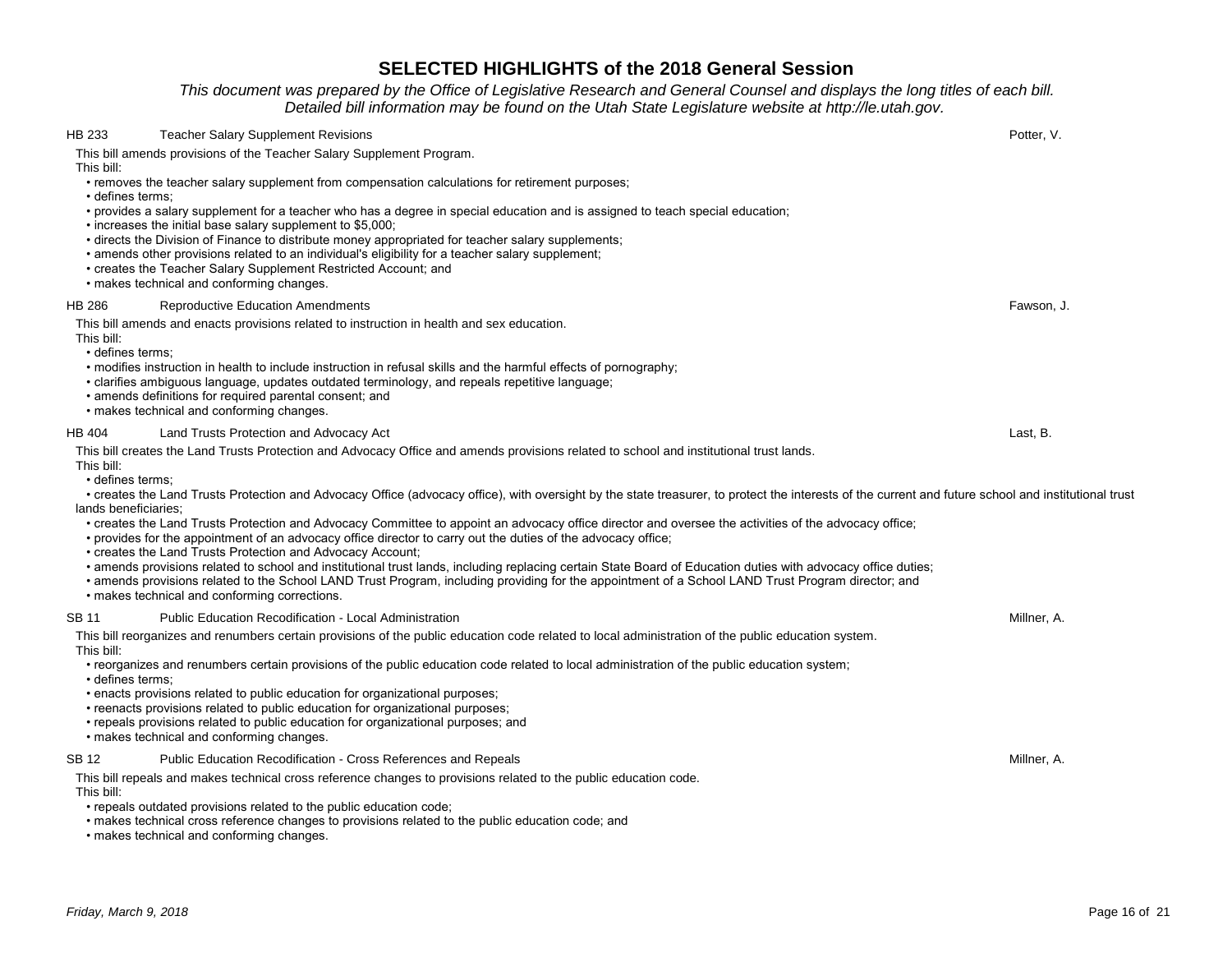*This document was prepared by the Office of Legislative Research and General Counsel and displays the long titles of each bill. Detailed bill information may be found on the Utah State Legislature website at http://le.utah.gov.* 

#### SB 202 After School Program Amendments Escamilla, L.

This bill authorizes a grant program to provide funding for certain programs offered to elementary and secondary students outside of the regular school day. This bill:

• defines terms;

- creates a grant program to provide funding for certain educational opportunities offered outside of the regular school day;
- requires applicants to the grant program to identify and certify the availability of private matching funds before receiving a grant;
- requires the State Board of Education to work with the Department of Workforce Services to compile data and report on the impact of grant funding; and
- grants rulemaking authority.

### **Retirement**

#### SB 21 Public Safety and Firefighter Retirement Death Benefit Amendments **SB 2008** Public Safety and Firefighter Retirement Death Benefit Amendments

This bill modifies the Utah State Retirement and Insurance Benefit Act by amending provisions relating to retirement death benefits for certain public safety service employees and firefighter service employees.

This bill:

- amends the death benefits payable to a member of Division A or Division B in the Public Safety Contributory Retirement Act;
- amends the death benefits payable to a member of Division B in the Public Safety Noncontributory Retirement Act;
- amends the death benefits payable to a member of the Firefighters' Retirement Act; and

• makes technical changes.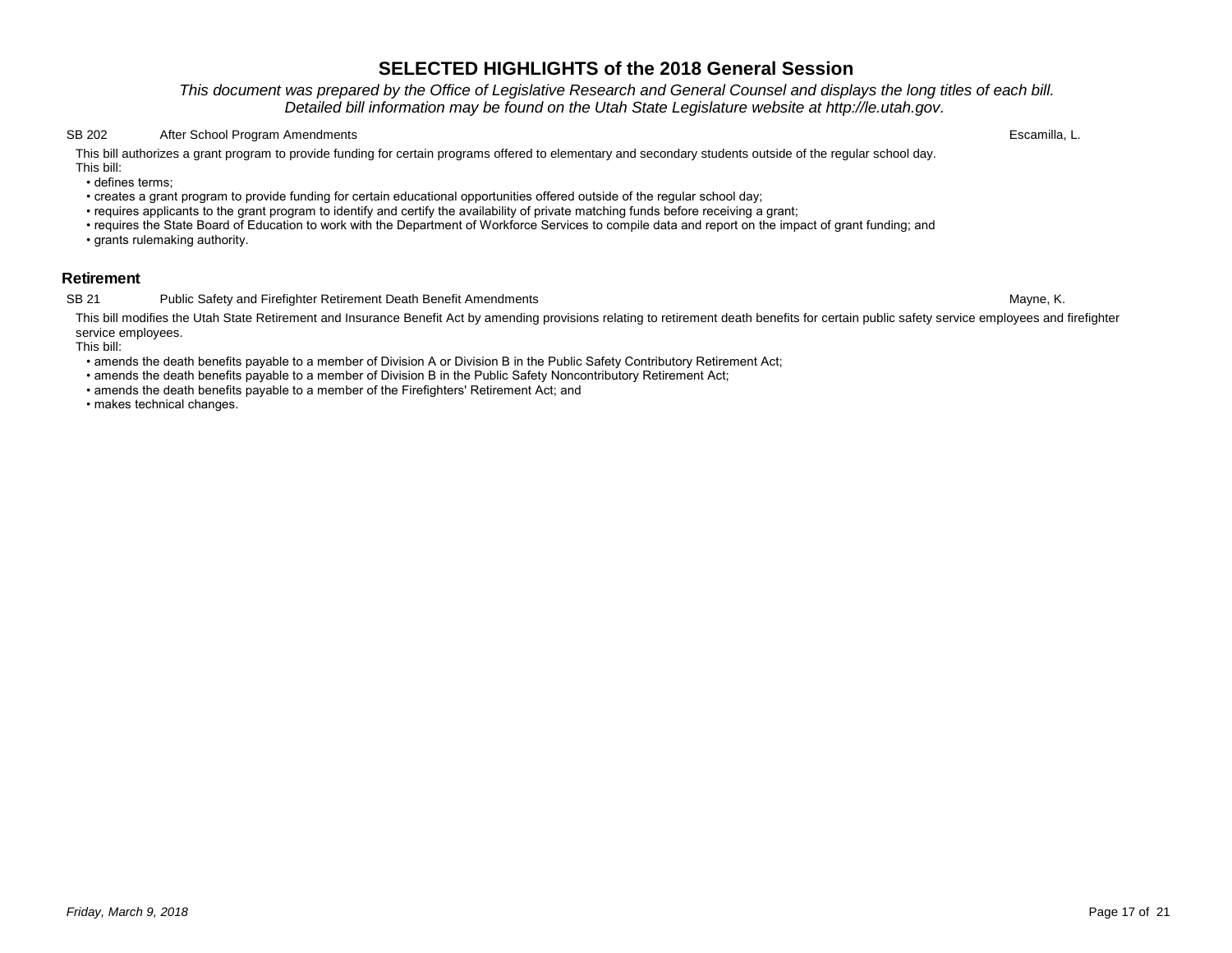*This document was prepared by the Office of Legislative Research and General Counsel and displays the long titles of each bill. Detailed bill information may be found on the Utah State Legislature website at http://le.utah.gov.* 

### **Revenue and Taxation**

HB 293 Tax Rebalancing Revisions Last, B.

This bill amends and enacts provisions related to state and local taxes and revenues. This bill:

- amends and enacts defined terms for the Minimum School Program;
- amends for a five-year period the calculation of the minimum basic local amount and minimum basic tax rate;
- establishes the weighted pupil unit value tax rate;
- establishes the equity pupil tax rate;
- directs the Division of Finance to deposit an amount equal to the proceeds from: the equity pupil tax rate into the Local Levy Growth Account; and the weighted pupil unit value tax rate into the Teacher and Student Success Account;
- directs the Legislature to annually appropriate money from the Local Levy Growth Account to guarantee local levy increments;
- directs the State Board of Education to use the appropriation to increase: the number of guaranteed local levy increments to 20, giving first priority to guaranteed voted local levy increments and second priority to guaranteed board local levy increments; and the guaranteed amount for each local levy increment per weighted pupil unit after increasing the number of guaranteed local levy increments;
- directs a local school board to use funds received from the state local levy guarantee programs for public education purposes;
- creates the Local Levy Growth Account;
- creates the Teacher and Student Success Account;
- modifies the property tax rate cap for the school board local levy to subject all school districts to the same rate cap;
- repeals the following outdated levies prohibited since January 1, 2012:
- the board-approved leeway;
- the capital outlay levy;
- the additional levy for debt service, school sites, buildings, buses, textbooks, and supplies; and
- the board leeway for reading improvement;
- repeals outdated language, including language related to school capital outlay in counties of the first class repealed December 31, 2016;
- modifies the definition of "certified revenue levy" in the Property Tax Act;
- modifies the homeowner's and renter's credits;
- modifies provisions governing notice requirements for a proposed tax increase by the state;
- addresses the apportionment of business income for income tax purposes by:

phasing in a requirement that certain taxpayers use only the sales factor to calculate the fraction for apportioning business income to the state;

allowing an optional apportionment taxpayer to choose between a single sales factor and an equally weighted method to calculate the fraction for apportioning business income to the state; and

requiring an optional apportionment taxpayer that chooses to apportion business income using the single sales factor method to continue using the single sales factor method of apportionment in subsequent taxable years;

- provides a method for a taxpayer to determine if the taxpayer is an optional apportionment taxpayer;
- reduces the state's corporate and individual income tax rates;
- addresses when an individual is considered to have domicile in this state for purposes of income tax;
- defines terms;
- modifies the calculation of the taxpayer tax credit;
- creates study provisions;
- provides repeal dates; and
- makes technical and conforming changes.

# **Technology**

HB 395 Technology Innovation Amendments **Cutler, B. R.** Cutler, B. R.

This bill enacts provisions relating to a technology innovation program. This bill:

- authorizes the Technology Advisory Board and the Governor's Office of Management and Budget to approve technology innovation proposals submitted by multiple executive branch agencies;
- provides a process for the submission, review, approval, and funding of technology innovation proposals; and
- authorizes the Department of Technology Services to pay expenses of implementing an approved technology innovation proposal.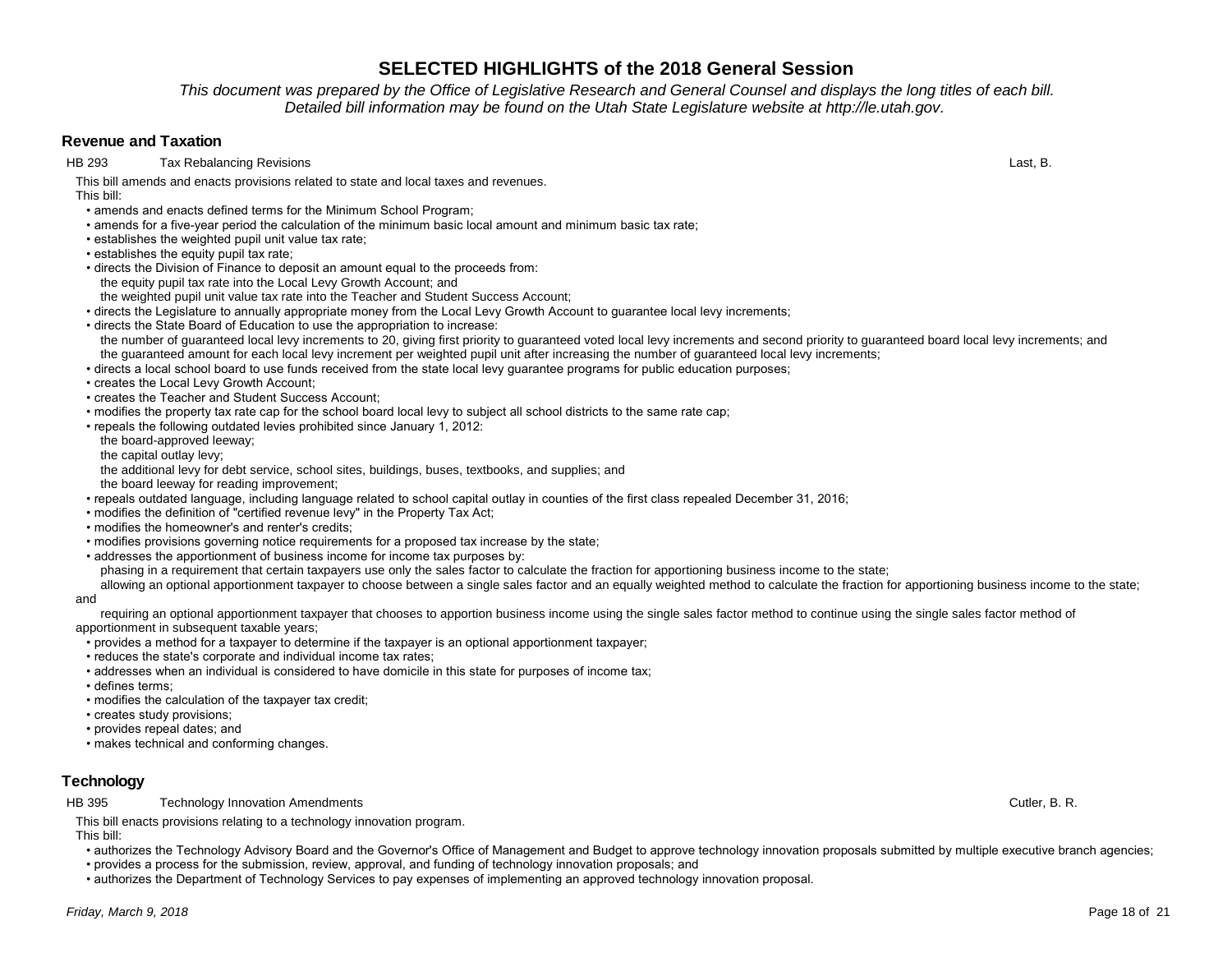- permits a wireless provider to deploy a small wireless facility and any associated utility pole within a right-of-way under certain conditions;
- permits an authority to establish a permitting process for the deployment of a small wireless facility and any associated utility pole under certain conditions;

**SELECTED HIGHLIGHTS of the 2018 General Session** *This document was prepared by the Office of Legislative Research and General Counsel and displays the long titles of each bill. Detailed bill information may be found on the Utah State Legislature website at http://le.utah.gov.* 

- describes a wireless provider's access to an authority pole within a right-of-way;
- sets rates and fees for the placement of:
- a small wireless facility; and

a utility pole;

**Telecommunications**

• defines terms;

This bill:

- describes the implementation of requirements in relation to agreements and ordinances; and
- permits an authority to adopt indemnification, insurance, or bonding requirements for a small wireless facility permit, under certain conditions.

#### **Transportation**

HB 98 Driving Under the Influence Revisions **Network Construction Construction** Thurston, N.

- This bill amends the definitions of "novice licensed driver" and "alcohol restricted driver." This bill:
	- removes the definition of "novice licensed driver"; and

This bill creates the Small Wireless Facilities Deployment Act.

• removes a novice licensed driver from the definition of "alcohol restricted driver."

#### SB 71 Road Tolls Provisions Niederhauser, W.

This bill modifies provisions related to the imposition and collection of tolls on certain roads.

This bill:

- allows the Department of Transportation to:
- mail correspondence to inform the owner of a motor vehicle of an unpaid toll or penalty for failing to pay a toll;

impose a penalty for failure to pay a toll;

use camera and video technology to monitor a tollway; and

request a hold on the registration of a motor vehicle if the owner has failed to pay a toll or penalty associated with the motor vehicle;

- removes certain restrictions on the Department of Transportation's ability to establish a tollway on an existing highway;
- allows the Department of Transportation to establish a tollway on an existing highway if approved by the Transportation Commission;
- requires the Department of Transportation and the Division of Motor Vehicles to share information pertinent to registration and toll enforcement;
- requires the Department of Transportation to make rules related to tollways and the amount of a penalty for failure to pay a toll;
- allows the retention of license plate data for toll and penalty collection purposes; and
- makes technical changes.

SB 189 Small Wireless Facilities Deployment Act **Bramble, C.** San Act Bramble, C. Bramble, C. Bramble, C. Bramble, C.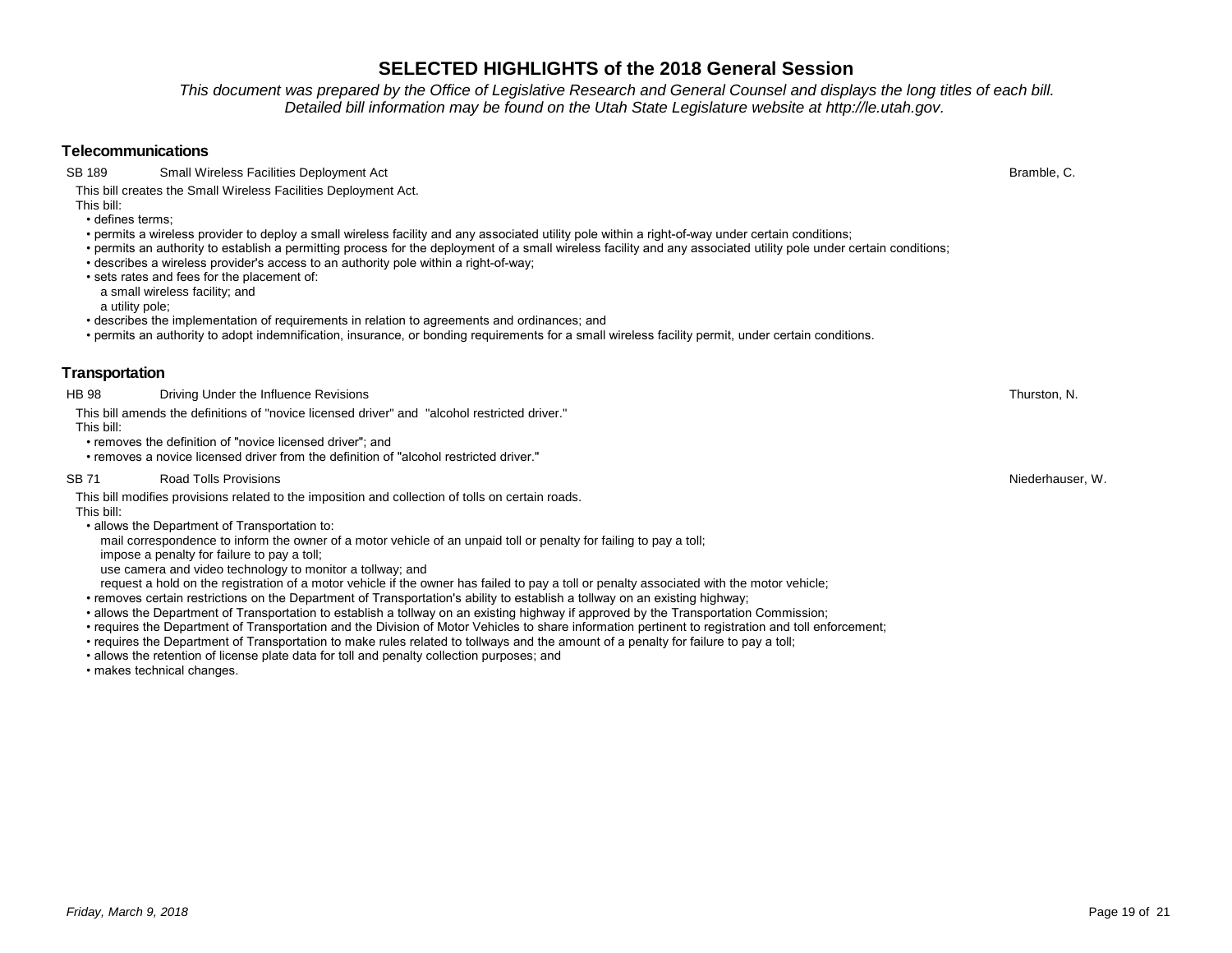### *This document was prepared by the Office of Legislative Research and General Counsel and displays the long titles of each bill. Detailed bill information may be found on the Utah State Legislature website at http://le.utah.gov.*

#### SB 136 Transportation Governance Amendments **Example 19** Transportation Governance Amendments Harper, W.

This bill modifies governance of certain public transit districts, amends provisions related to registration fees, modifies taxes related to transportation, modifies the governance of the Department of Transportation, and makes other changes.

This bill:

- amends and enacts provisions to allow local jurisdictions to share property tax revenue for transportation capital development projects;
- defines "large public transit district" and "small public transit district";
- vests in the Legislature the authority to name a large public transit district;
- modifies the makeup of the board of trustees of a large public transit district by:
- reducing membership from 16 to three;
- vesting nomination responsibilities in executives of local governments and appointment responsibilities in the governor; and
- defining responsibilities of the members of the board of trustees;
- requires a large public transit district to have legal counsel from the Utah attorney general, and provides for a transition for an existing large public transit district;
- creates a local advisory board for a large public transit district and defines the membership and duties of a local advisory board;
- requires a large public transit district to transition retirement benefits to fall under the provisions and oversight provided in the Utah State Retirement and Insurance Benefit Act;
- exempts certain meetings of members of the board of trustees of a large public transit district from the Open and Public Meetings Act;
- creates the Transportation and Tax Review Task Force;
- defines "alternative fuel vehicle," "diesel fuel," "electric motor vehicle," "hybrid electric motor vehicle," "motor fuel," "natural gas," and "plug-in hybrid electric motor vehicle";
- modifies provisions imposing registration fees on motor vehicles;
- reduces funds allocated from the General Fund into the Transportation Investment Fund of 2005 and deposits funds from the General Fund into the Transit Transportation Investment Fund;
- creates the "Transit Transportation Investment Fund" within the Transportation Investment Fund of 2005;
- imposes a deadline for certain local governments to impose certain local option sales and use taxes;
- authorizes a new local option sales and use tax for certain counties with public transit services;
- allows a county, city, or town to impose certain local option sales and use taxes without submitting the question to the county's, city's, or town's registered voters;
- allows a city to impose certain local option sales and use taxes not imposed by the county;
- amends provisions related to the expenditure of certain local option sales and use taxes;

 • modifies certain responsibilities of the Department of Transportation and the executive director of the Department of Transportation related to supervision and oversight of certain projects and cooperation with other entities involved in a project;

- modifies governance of the Department of Transportation, including:
	- requiring a second deputy director;
- describing the qualifications for each deputy; and
- describing the responsibilities of each deputy director;
- creates the Planning and Investment Division within the Department of Transportation;
- modifies requirements for the Department of Transportation to develop statewide strategic initiatives for coordinating and planning multimodal transportation;
- requires the Department of Transportation to study a road user charge and implement a demonstration program;
- requires the Transportation Commission to consider public transit projects in the prioritization process to allocate funds;
- modifies criteria for the Transportation Commission to consider while prioritizing transportation and public transit projects;
- allows corridor preservation funds to be used for public transit district corridors; and
- requires the Department of Transportation to assume responsibilities for review and approval of projects under the requirements of the National Environmental Policy Act of 1969.

### **Workforce Services**

HB 326 Intergenerational Poverty Initiative **Network Contract Contract Contract Contract Contract Contract Contract Contract Contract Contract Contract Contract Contract Contract Contract Contract Contract Contract Contrac** 

This bill establishes a pilot program to address intergenerational poverty.

This bill:

- establishes a pilot program in the Department of Workforce Services to address intergenerational poverty; and
- defines terms.